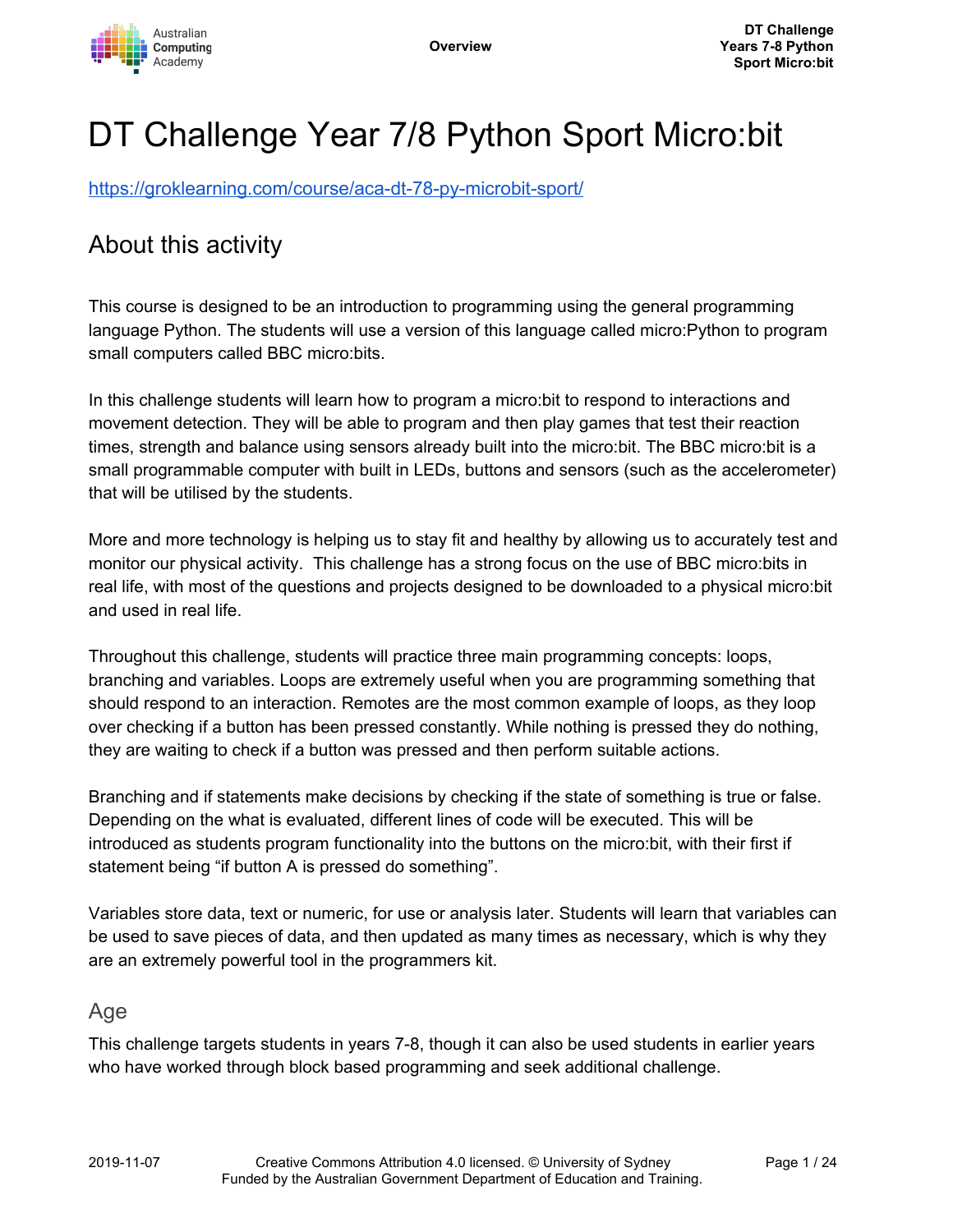

#### Language

Python, a general programming language that is widely used in industry. Using English-like commands, Python is highly suitable and popular as a language in which to learn fundamental programming concepts.

### Time

The course is designed to be completed in approximately 8-15 hours of class time — it can be extended with the suggested investigation and by implementing the games they build.

# Objectives, Content Descriptions & Key Concepts

### Digital Technologies

| <b>Content</b><br><b>Descriptor</b><br>Code | <b>Content Descriptor</b>                                                                                                                                                 | <b>Key Concepts</b> | <b>Addressed by</b><br><b>Sport Micro:bit</b><br>through:               |
|---------------------------------------------|---------------------------------------------------------------------------------------------------------------------------------------------------------------------------|---------------------|-------------------------------------------------------------------------|
| ACTDIP027                                   | Define and decompose real-world<br>problems taking into account<br>functional requirements and<br>economic, environmental, social,<br>technical and usability constraints | Specifications      | Breaking down a<br>problem into smaller<br>components                   |
| ACTDIP029                                   | Design algorithms represented<br>diagrammatically and in English,<br>and trace algorithms to predict<br>output for a given input and to<br>identify errors                | Algorithms          | Representing solutions<br>diagrammatically/in<br>English                |
| ACTDIP028                                   | Design the user experience of a<br>digital system, generating,<br>evaluating and communicating<br>alternative designs                                                     | Interactions        | Design user interfaces<br>on the micro: bit<br>Unplugged activity       |
| ACTDIP030                                   | Implement and modify programs<br>with user interfaces involving<br>branching, iteration and functions<br>in a general-purpose programming<br>language                     | Implementation      | Writing solutions that<br>involve branching and<br>iterations in Python |

### Health and Physical Education

| <b>Content</b><br><b>Descriptor</b> | <b>Content Descriptor</b> | <b>Key Concepts</b> | <b>Addressed by</b><br><b>Sport Micro:bit</b> |
|-------------------------------------|---------------------------|---------------------|-----------------------------------------------|
|                                     |                           |                     |                                               |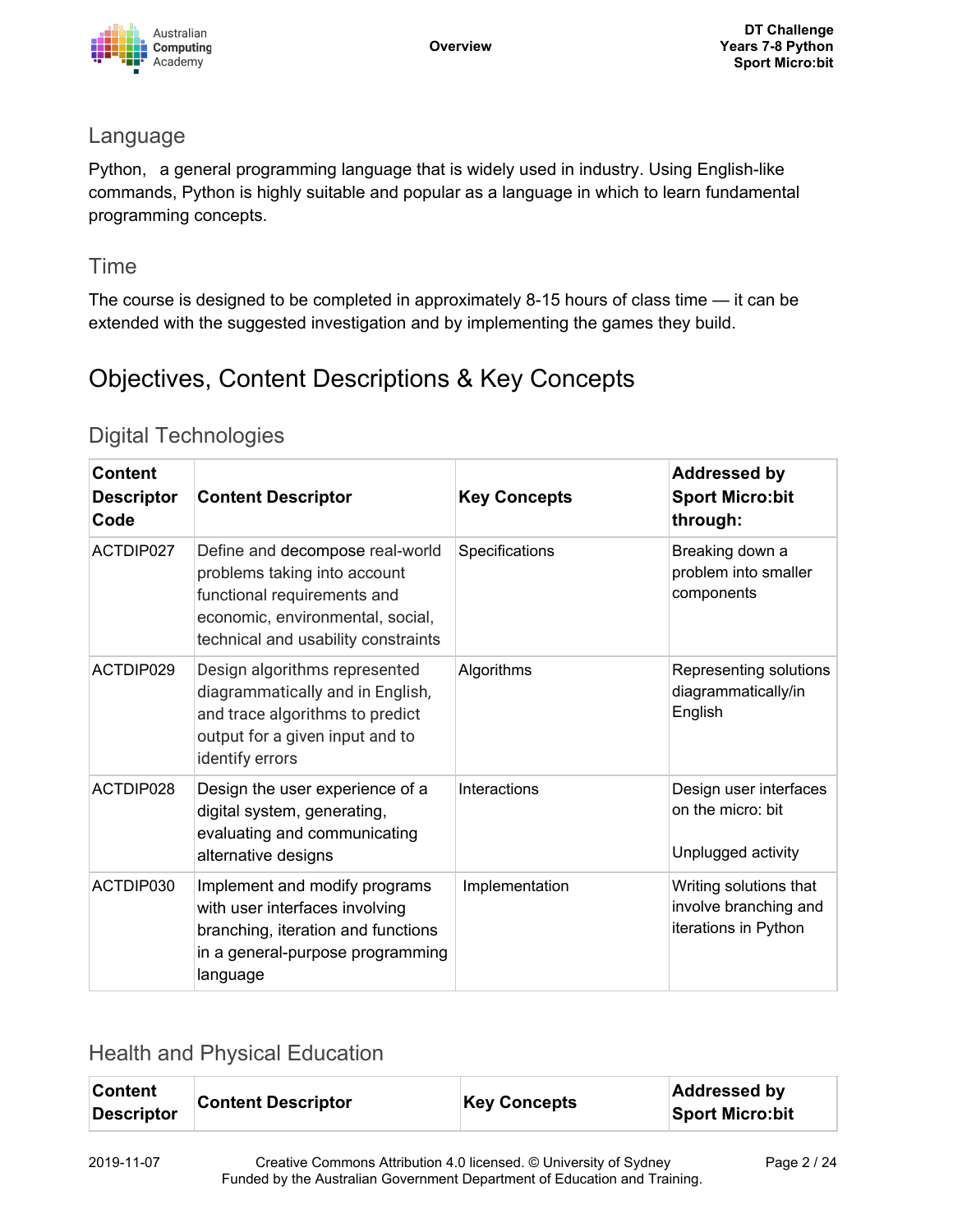

| Code     |                                                                                                                                                                |     | through:                                                            |
|----------|----------------------------------------------------------------------------------------------------------------------------------------------------------------|-----|---------------------------------------------------------------------|
| ACPMP080 | Use feedback to improve body<br>control and coordination when<br>performing specialised movement<br>skills in a variety of situations                          | N/A | Use of micro: bit to<br>gather data during<br>physical movement     |
| ACPMP088 | Modify rules and scoring systems<br>to allow for fair play, safety and<br>inclusive participation                                                              | N/A | Use microbit to design<br>and apply scoring<br>systems              |
| ACPMP083 | Participate in physical activities that<br>develop health-related and<br>skill-related fitness components,<br>and create and monitor personal<br>fitness plans | N/A | Implementation of<br>games which<br>encourage physical<br>movement. |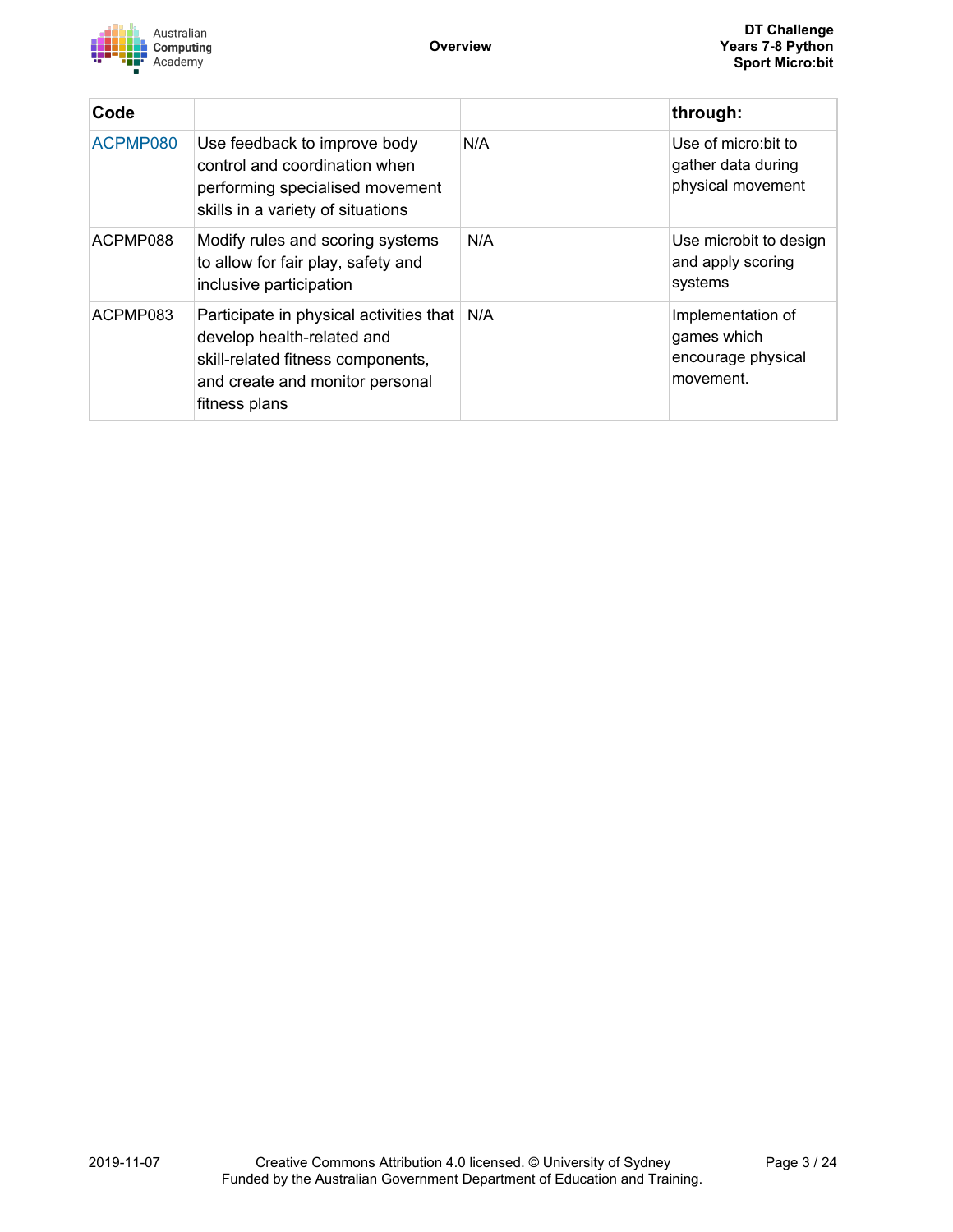

# What are we learning? (Abstract)

At the conclusion of these activities students will be able to: **Sports** 

- Discuss the impact physical activity has on their heart rate
- Obtain data as feedback, to improve body control
- Measure their reaction speed, strength and balance using the micro:bit and discuss strategies to improve
- Understand that fitness is a component of health

#### Digital Technologies

- Write programs using a general purpose programming language
- Recognise that breaking down a problem into smaller steps (decomposition) makes it easier to solve problems
- Be able to debug algorithms
- Design algorithms and represent them diagrammatically
- Trace algorithms to predict output, and identify errors
- Recognise that steps in algorithms need to be accurate and precise
- Recognise that problems can have multiple solutions
- Utilise branching (if, if-else, and if-elif-else) in programs
- Define the term *algorithm*
- Define the term *branching*

# Module outline

The course consists of 5 core modules:

- 1. Getting started with micro:bit This module introduces showing images and text on the micro:bits 5x5 LED display. It also introduces simple sequencing of steps and timing to display multiple types of output.
- 2. Loops, buttons and music This module introduces the main micro:bit loop for repetition of steps. It also introduces the concept of branching by programming functionality into the buttons.
- 3. Simple decisions and variables This module expands on branching decision making by programming both buttons and introduces conditions.

It also introduces variables as a way to store information and introduces the micro:bits inbuilt timer.

4. Accelerometer and loops

This module introduces the accelerometer and the generalised movements it can detect. It also goes into conditional decision making in detail and breaks conditions down to their core true or false comparisons.

It also introduces a new kind of loop (while loop) so that their micro:bit can 'react' to movement.

5. Numbers and Pixels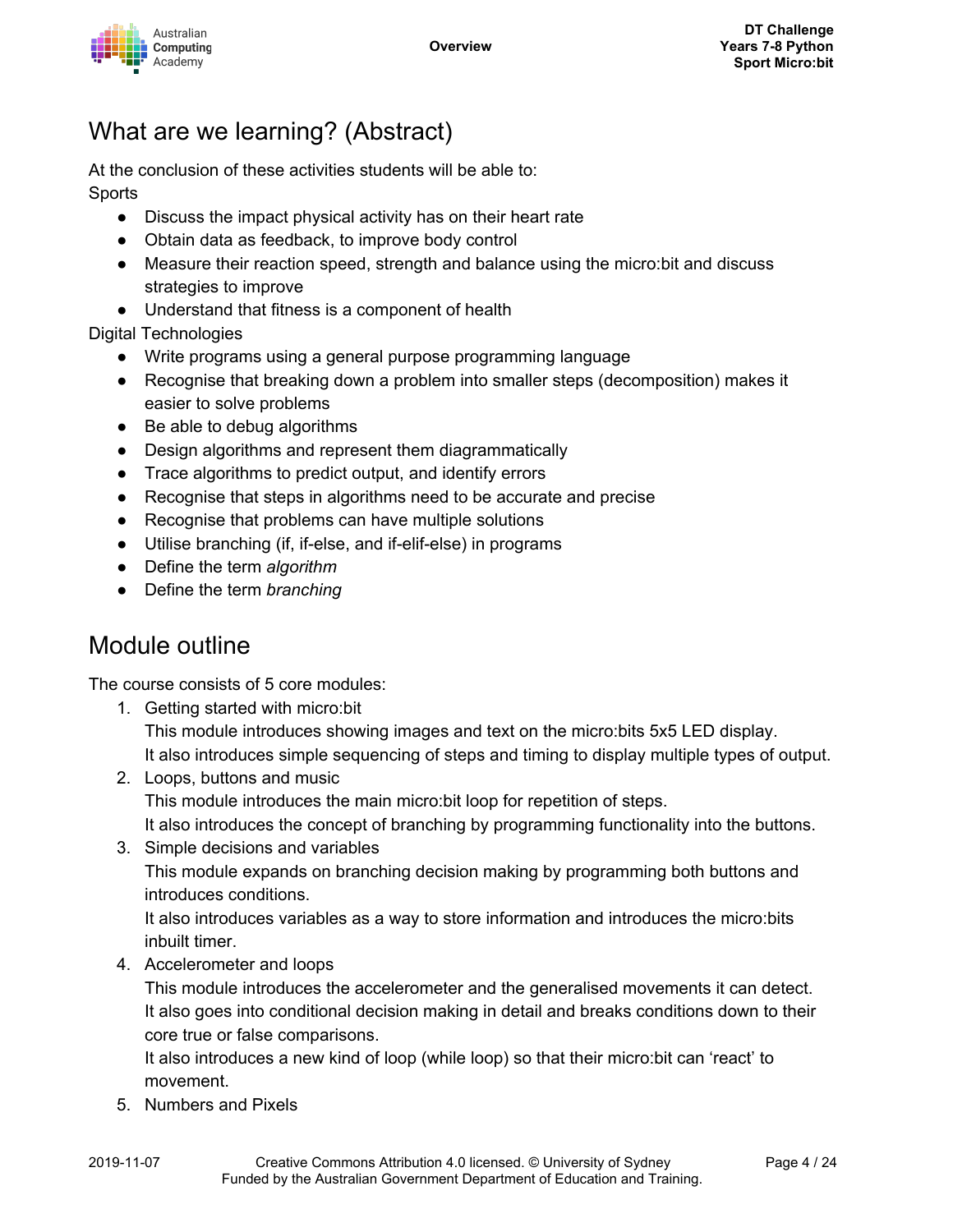

This module breaks the LED display into its individual pixels for the first time and introduces mathematical operators so that students can start to manipulate individual pixels. It also breaks the accelerometer into its different measurements axes so that they can start to detect more specific movements of the micro:bit.

#### New Vocabulary

#### From Digital Technologies:

*Algorithm:* A set of rules or step by step instructions to solve a problem or achieve an objective. A recipe is an example of an algorithm - it sets out what you need and the steps you follow to combine everything to create your food item(s).

*Decomposition:* breaking down a problem into smaller parts which can then be dealt with individually. This allows very complicated problems to be solved by first solving their individual parts separately and then working out how those individual solutions can be used together.

*Branching:* Changing the instructions executed by the program based on a certain condition. This allows you to specify that your program should behave one way in some cases, but a different way in others. In Python, this is achieved through the use of  $if$ -elseif-else statements.

*Conditions:* The condition being checked during branching. It will return true or false depending on whether or not the condition being checked for is true or false. "If the button A is pressed" is a condition "If the micro:bit is shaken" is a condition.

| <b>Types of component:</b><br>≹ Discussion | I≡ Worksheet         | Plugged Activity |       |
|--------------------------------------------|----------------------|------------------|-------|
| Group Activity                             | Unplugged Activity   | <b>H</b> Video   |       |
| <b>Animation</b>                           | 100000<br>Reflection | <b>CED</b> Game  | J App |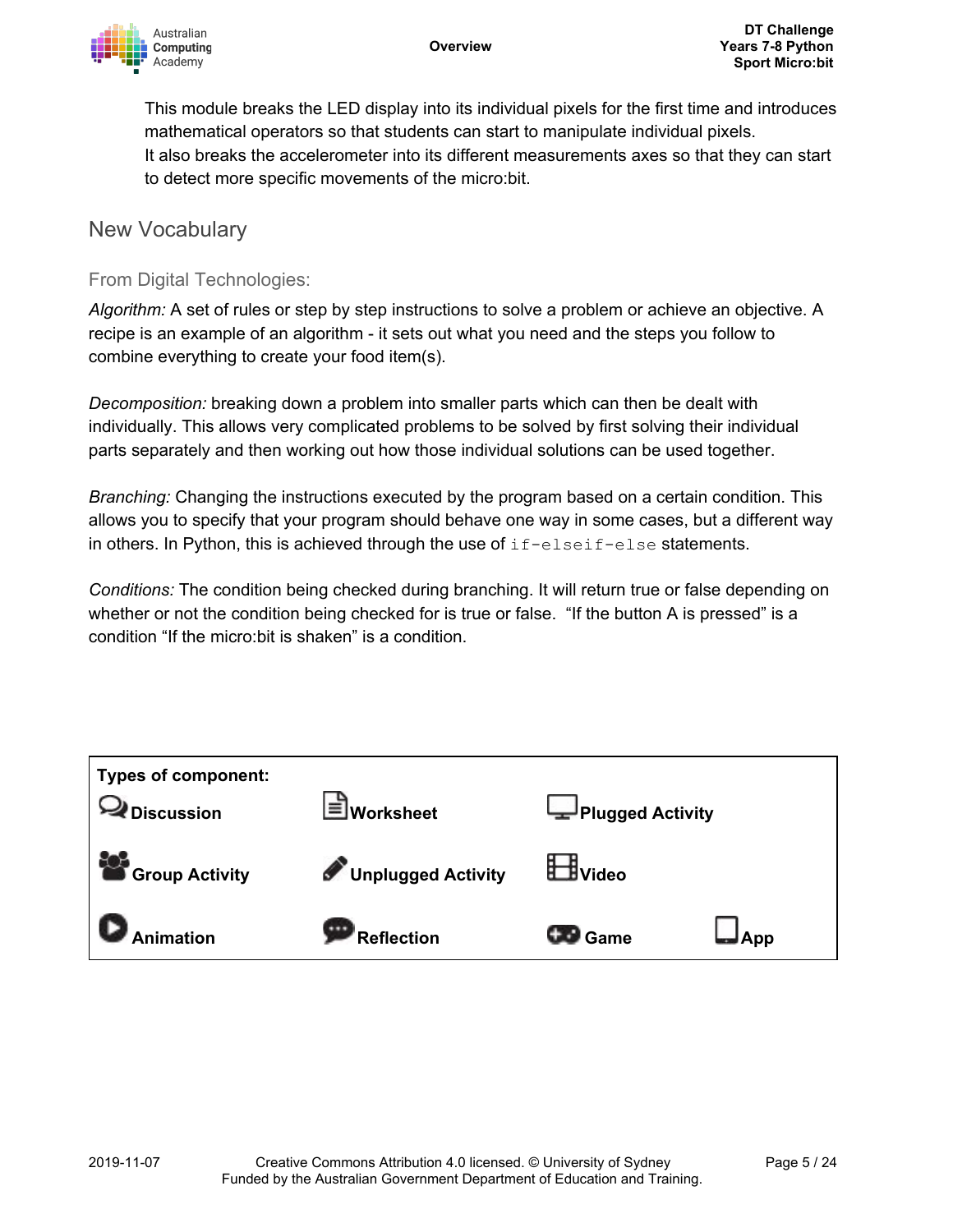

# Overarching Activity: Egg and Spoon Race

# Preparation and timing

The challenge consists of 5 modules, with an additional extension project for students who have had some experience with programming before or who move through the material quickly.

Completing all four modules should take around 8-15 hours.



## **Overview**

- The challenge assumes no programming knowledge
- It includes activities that incorporate programming concepts, HPE concepts and Python syntax concurrently

# Suggested Implementation

**Plugged Activity**

#### *Challenge modules*

To get the most out of the modules, students should always:

- Read the interactive notes, including running any example code provided
- Attempt all problems and review questions

Clicking the **Run** button ( ▶ ) allows students to check their code by running it and **observing the output**. When they believe they have the solution correct, pressing the **Mark** button ( ✭ ) will check to see if the code passes the test cases, and will provide feedback if it does not.

You can interleave the unplugged activities below with completion of the online modules, especially if you find students are struggling with a concept explored in one of the activities.

**Many slides and all problems include "Teacher Notes" that verified teachers can access. These provide additional information, suggestions and activities for teaching each concept and exploring ideas further with students in class.**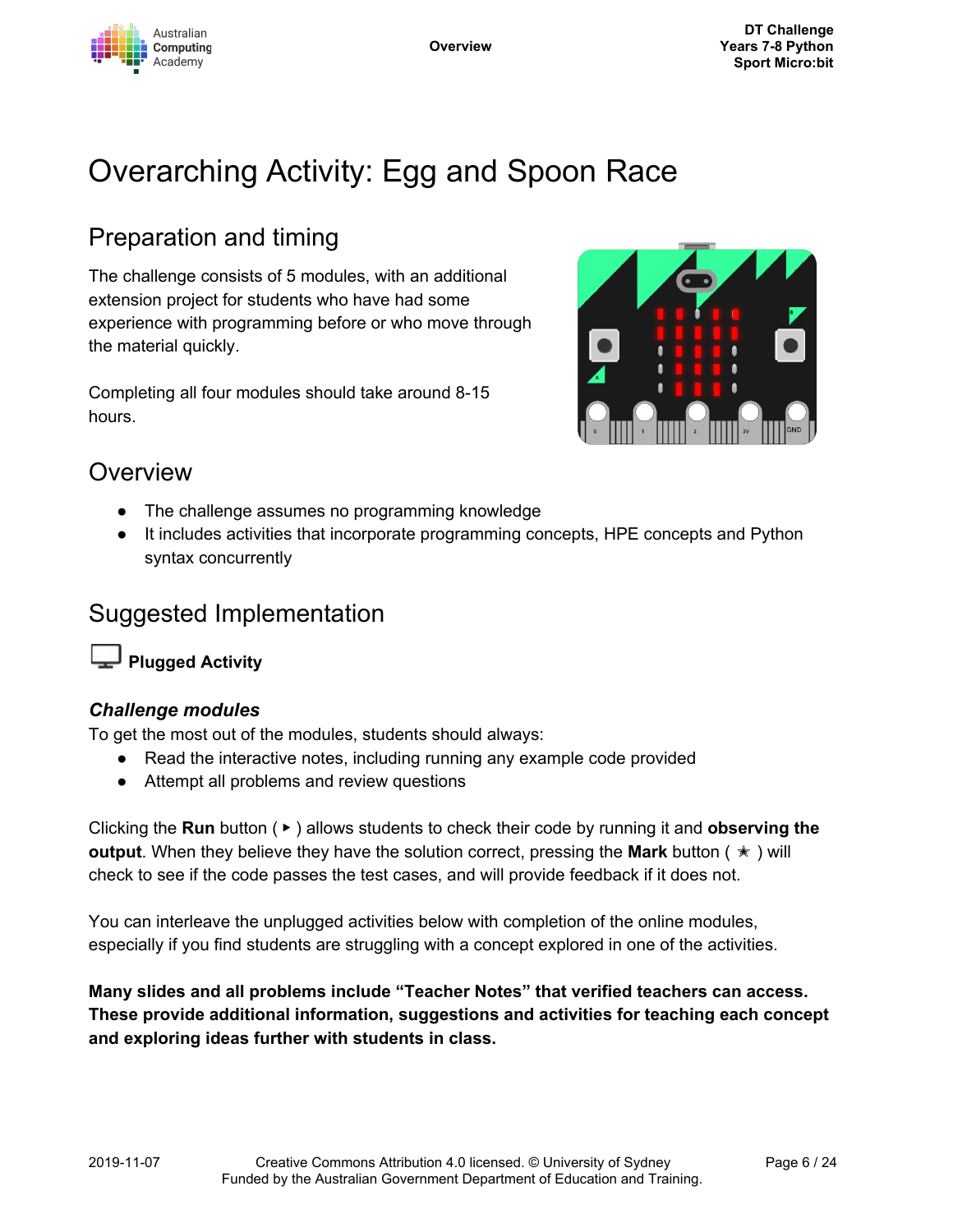

# Activity 1 — Unplugged: Abstract Drawing

# Preparation and timing

Before starting this activity, the students will need four pieces of plain paper (post-its work well) and a print out of the 5 X 5 grid (linked below).

This activity can be done prior to or during Module 1, which covers how images are shown on the micro:bit display. It could also be done during Module 3, where custom images are introduced.

# Overview

- How much information is really needed to convey an idea?
- Abstraction requires the removal of unnecessary information.
- Can an animal be drawn with 25 dots?

# Suggested Implementation

# **Unplugged Activity**

#### *Abstract Drawing*

Instruct students to draw a pig on one piece of paper and a dog on another one, keeping the drawings to themselves. They should have no more than 1 minute to do this, and should be done individually.

*The short time frame is to try to stop them from trying to draw something too detailed.*

Ask the students to show only one picture to the student next to them. Can they guess which animal it is? (encourage a little discussion about funny drawings).

# **Discussion**

Did anyone fail to identify the drawn animal? What were the things that helped you to identify the difference between a pig and a dog?

*Suggestions should include curly tail, snout, perhaps long waggy tail, tongue, pointy or floppy dog ears.*

#### **Take 2:**

Try the activity again, this time have the students see if they can represent the pig and the dog on the two remaining pieces of paper with the fewest lines possible.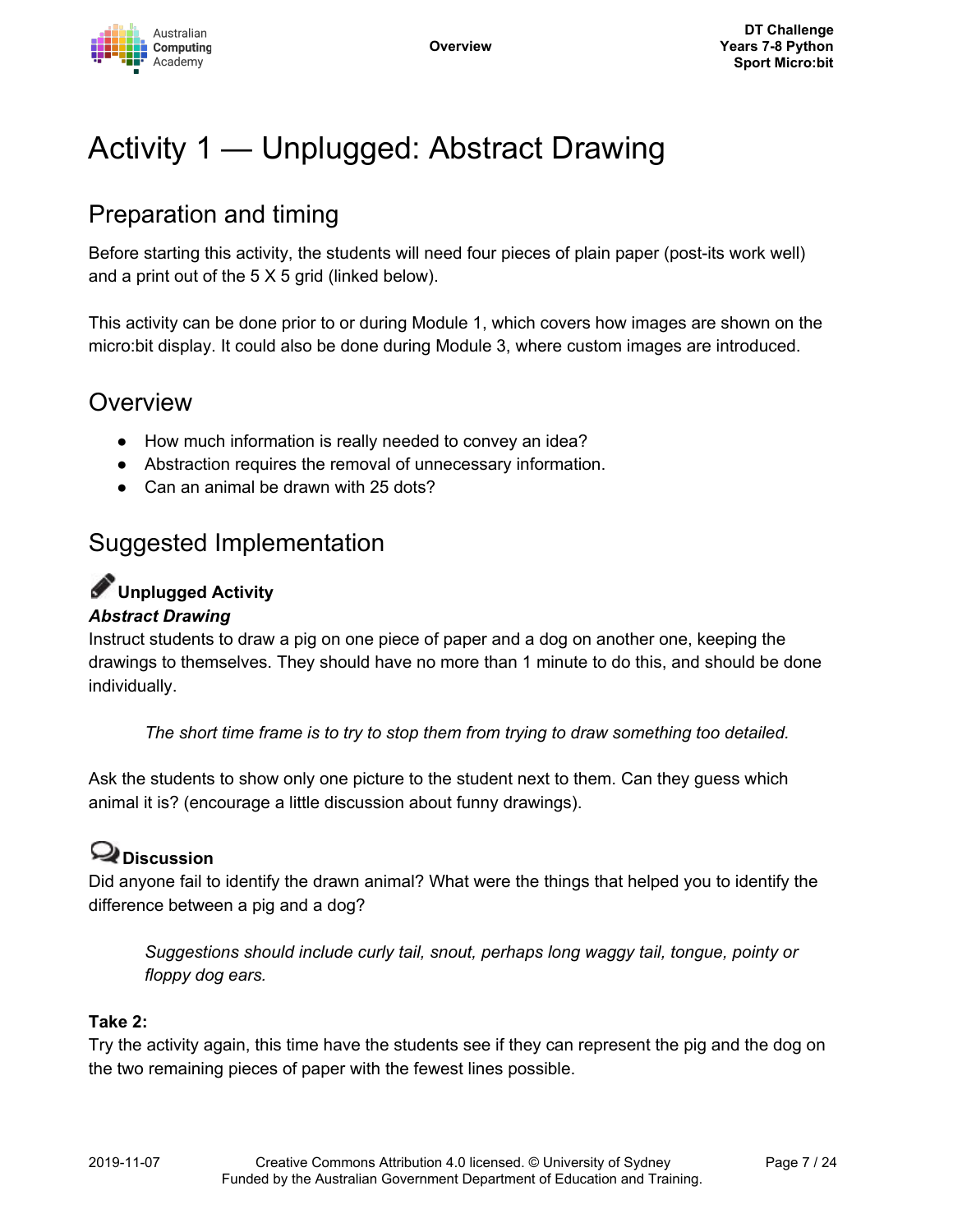

Have them show the pictures to their partner to guess. Was it as easy? Did anyone do a particularly good job of representing a pig or a dog in a tiny number of lines?

# **Discussion**

This is an activity based on abstraction, the students are abstracting away many details about pigs and dogs so that they key identifiers are all that remain. Computer science is all about abstraction — making sure we ignore the unimportant and distracting detail to focus on key details to solve a problem. Abstraction allows us to create a version of the problem being solved that can result in a generalised solution. E.g. if someone were to ask us to calculate the area of a rectangle that is 5m by 3m, a generalised solution would be a way to calculate the area of any rectangle, not just the one with the dimensions of 5m x 3m.

As humans, we abstract details all the time: if someone asks us how we got to school that morning, we generally only give them a short response (e.g. "I drove"). We don't go into the steps we performed like what time we woke up, what side of the bed we got out of, if we got to the car from our front door or from the garage, which roads we went down, how many lights we stopped at etc etc. Similarly, for computers to solve problems effectively, they need the solution to be general (or abstract) enough that it can solve all the problems of a certain type.

Imagine if a calculator could only add 2+2 and nothing else! It would be an overly detailed solution to the addition problem. Instead, it knows what abstract process is involved in addition and executes those processes for specific numbers it is given.

#### **Faces in 25 dots**

Ask the students to suggest some facial expressions that have very identifiable characteristics. *Suggestions should include things that are represented by emoji like happy, sad, surprised, angry etc.*

Get the students to colour squares on the 5 x 5 grid to represent an expression that their partner can guess.

- Link to the 5 x 5 grid printable [\(Google\).](https://docs.google.com/presentation/d/1zg1-sTDiBLGeb8EUXyBWwYGFfdfTy-gNDCeZh0WJevs/copy)
- Link to the 5 x 5 grid [printable](https://groklearning-cdn.com/modules/jSG8socbQ2FwPra38m5WA7/AbstractDrawingunplugged.pdf) (PDF).

#### Rules:

- 1. They may only use one colour
- 2. They must colour the whole square of any square they colour

Show the pictures and ask for guesses from the class. (Encourage enthusiastic showing around the room.) Compare how many used a nose to show an expression, did anyone use ears? How many people had eyebrows? How important are these features to represent the expression? For example, showing a happy face might not need eyebrows, but a quizzical expression would need eyebrows.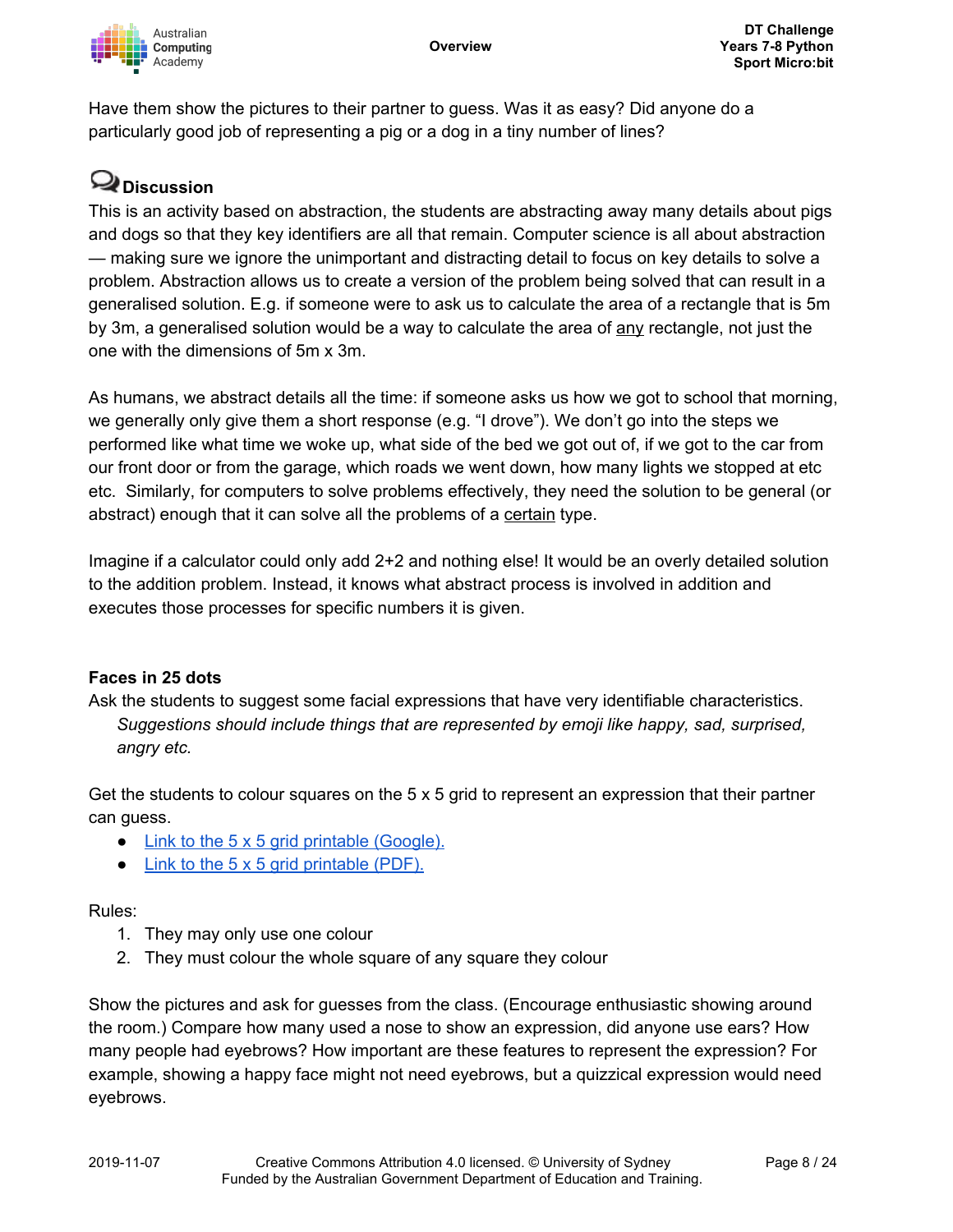

### Discussion questions:

- Was it hard to abstract away the least important information?
- Was it easier or harder when there was a very specific limit for how much you could draw?
- What are some other examples of abstraction (either in how humans communicate or how computers work)?

Ask students:

- What are some other examples of abstraction that we use in daily communication?
	- (possible answers include responses to "how was your day" which may depend on who the audience is; people learning to drive a car only learn what they need to drive it and not the internal mechanics of the car; slang/words that mean certain things etc)
- What are some ways in which commonly used computer applications have abstraction?
	- (possible answers include "Web browsers enable a user to go to many websites, not just the same website every time"; "Calculators allow many different types of numeric calculations"; "I can type any sequence of characters into a word processing document")

#### **Extension - Define a sport with one piece of equipment**

Ask students to pick their favorite sport. They will then have 2 minutes to draw one piece of equipment or uniform used in the sport that they think **abstractly represents** the **whole sport**.

For example, a football represents football, a tennis racquet represents tennis.

Encourage some harder examples like Running, Hurdles, High jump, Long Jump, Discus, AFL vs International Rugby.

Can they represent the sport using a symbol made up on the 5 X 5 grid?

# Activity 2 — Introducing the micro:bit

# **Plugged Activity**

#### **Challenge Module 1 - [Displaying](https://groklearning.com/learn/aca-dt-78-py-microbit-sport/1/0/) images and text**

Module 1 introduces the students to the micro:bit and displaying images and text on the 5 x 5 grid of LEDs. It starts the students thinking about the correct sequence of programming instructions. This is sequencing.

A *sequence* is a set of instructions in a computer program which the computer performs in a set order. Each instruction is executed immediately after the one before is complete.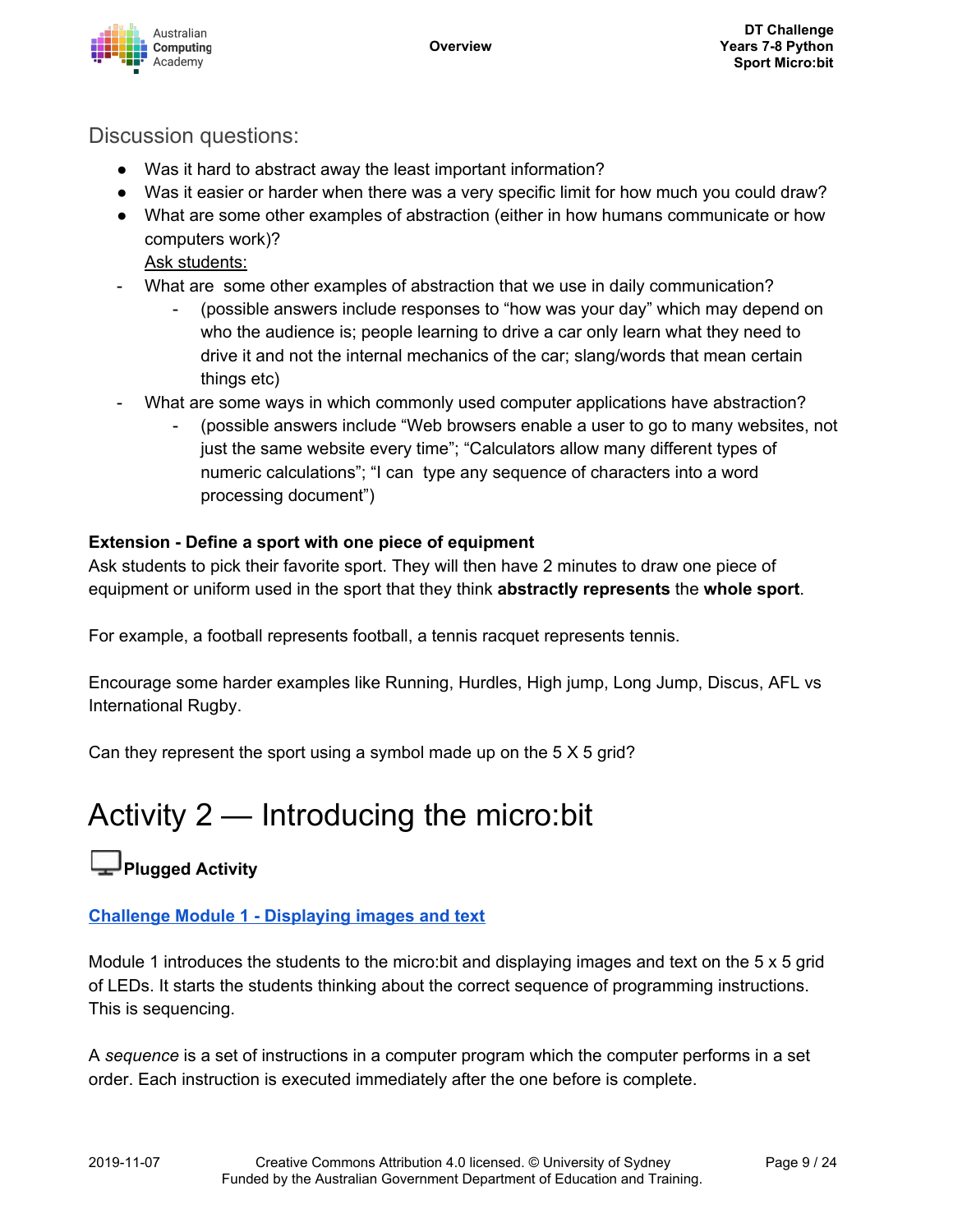

Focus point: Draw the students attention to the "Wake up time" slide. In embedded systems the students need to add delays into the program to make sure there is enough time for humans to perceive the changes of instructions.This is represented in the micro:bit as the "sleep" time defined between images so that they have time to see the first image before it is replaced with the second.

This module also gives instructions on how to transfer the problem solutions they build onto micro:bits, which will be important to learn in order to implement the games later. We have a blog post that explains in detail how to get you and your student's programs onto the physical micro:bit. You can read it here:

<https://blog.aca.edu.au/uploading-a-program-from-grok-onto-the-bbc-micro-bit-b89fbbac2552>

### **Game Duck Duck Ghost**

Students will have needed to complete the question in Module 1 titled Duck Duck Ghost. They will also need a micro:bit, however a micro:bit example displayed on a projector screen for the class to see will suffice.

The problem called 'Duck Duck Ghost" is a variation on the classic Duck, Duck, Goose game. Rather than being able to choose who they tag as the goose (ghost), the micro:bit will tell them to tag someone as the ghost after a certain amount of time.

As they repeat the same steps while playing the game (duck, duck until ghost, then the chase, resume the duck, duck until ghost, then chase), start to introduce them to the idea of a loop of steps. It is the next concept introduced and this is a great stepping stone opportunity.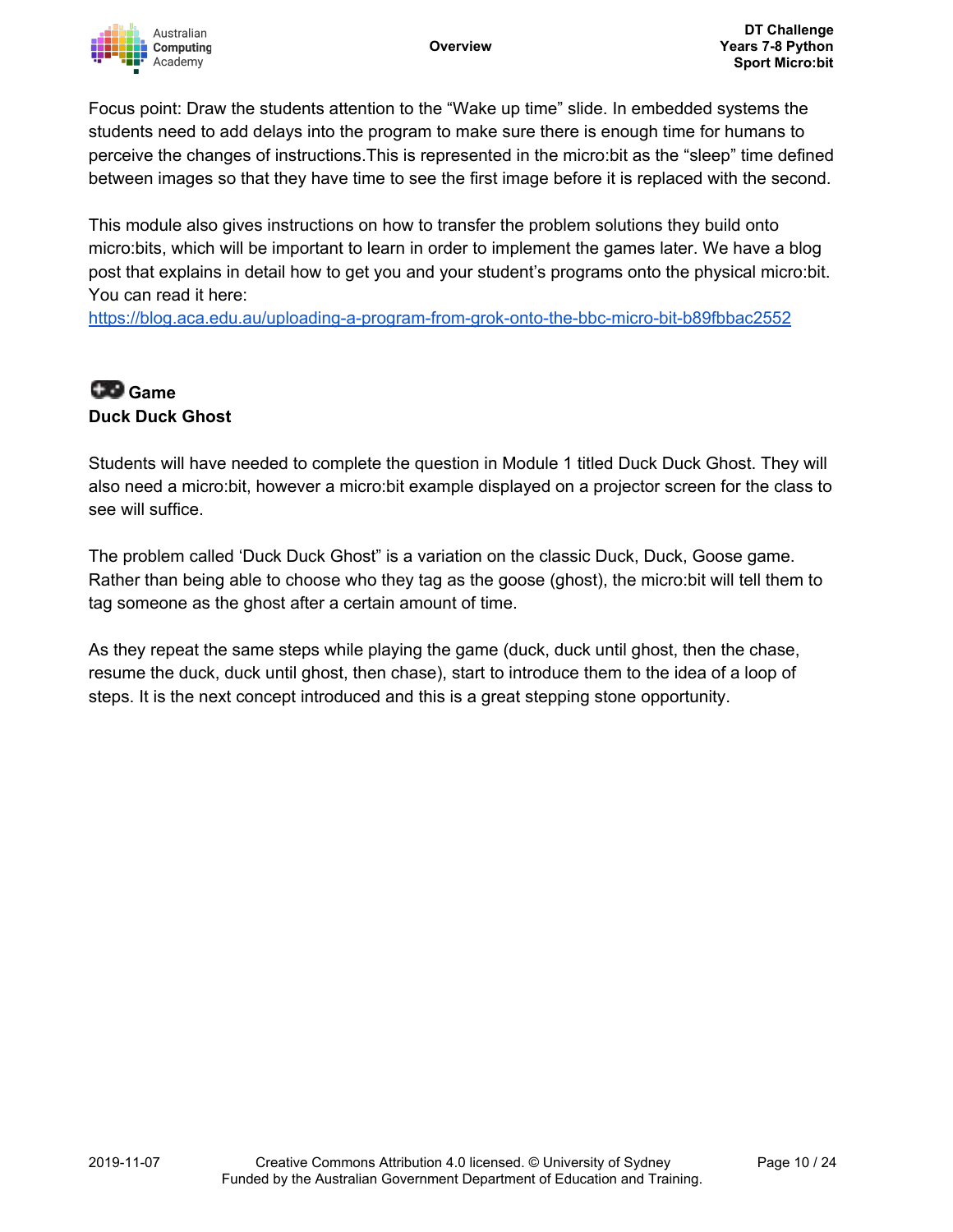

# Activity 3 — Loops buttons and music

Computers are used in so many things we don't think of as computers. Things like cars, airplanes and traffic lights, even toasters, TV remotes and smart light bulbs.

Programming is needed in all of those devices that have computers. By learning how to program embedded systems you can learn how some of the technology around you works.

The examples in this challenge abstract away the details of some real world embedded systems so students can explore the basic concepts of input, output, branching and iteration in real world systems without being given control of a traffic sign or a complex navigation system.

# Preparation and timing

No prior knowledge is required for this activity.

This activity would be best delivered either prior to or concurrently with Module 2, where the micro:bit's branching and loops are introduced.

# Overview

- An introduction to branching as a simple yes or no check
- Loops keep programs checking on repeat

# **Game , Discussion:**

#### **Are we there yet?**

On the board, draw a house on one side called "home" and another house on the opposite side of the board called "school". Tell the students that they must face the back of the class and you are going to draw a line connecting home to school. When students think you have finished the line 'journey' they should turn and say "Are we there yet?".

If they turn around and you are **not** there yet, they are out of the game and they have to face the back again with their hands on their heads. They can only check once. First student to turn around and correctly check if you have finished wins. Play a few rounds (the line can go all over the board and in loops and squiggles to make the 'journey' take longer and longer).

Would students have a better chance at winning if they could check over and over and over? Of course they would! Play some rounds letting the students turn around as many times as they want. If they turn and ask "Are we there yet?" and you are not there, they must turn back before they can check again.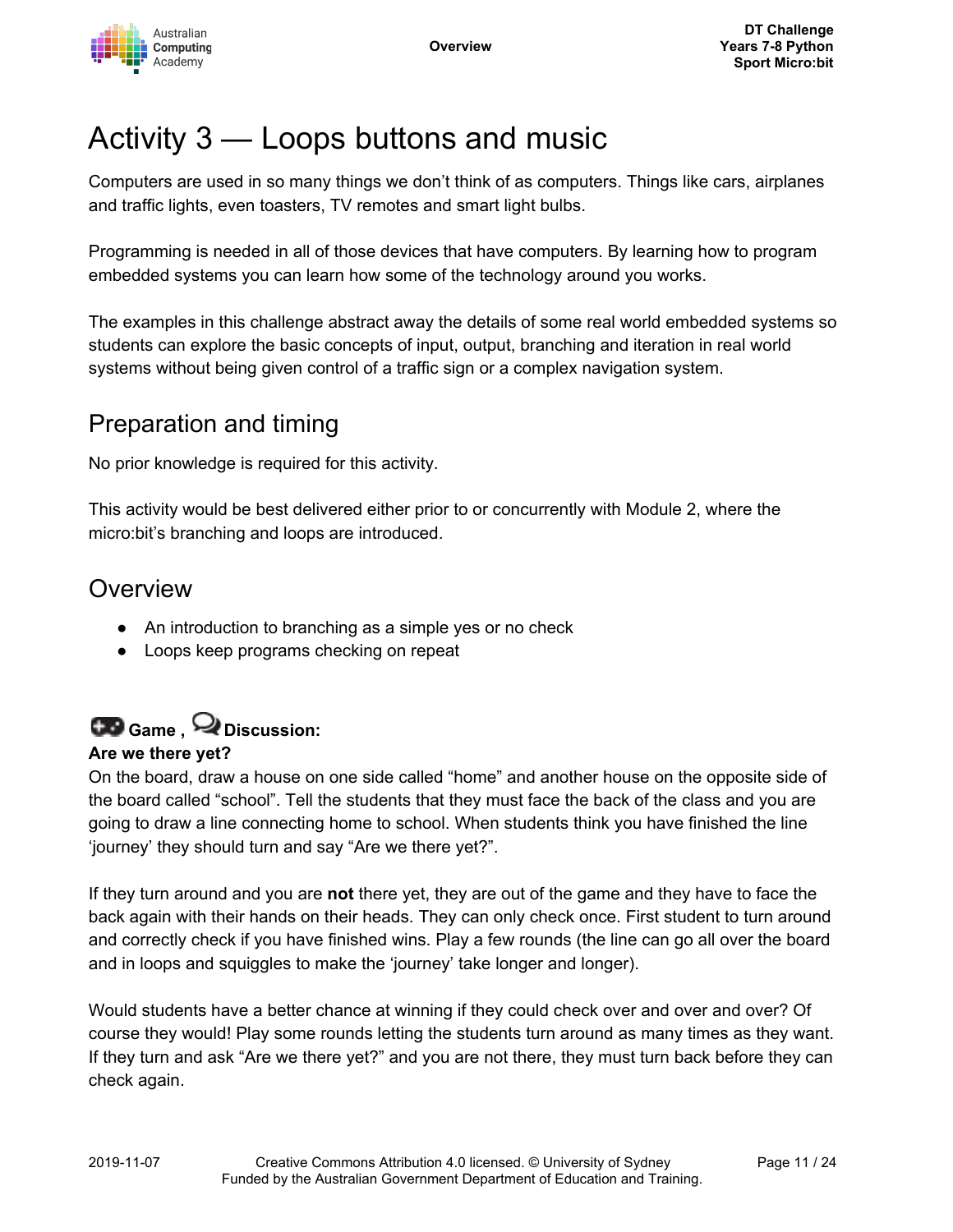During that game the students were acting like little "Are we there yet?" programs. In their first round they were checking "Are we there yet?" one time, then their program finished and they were out. In the second round, their "Are we there yet?" program had a **loop** that let them check again and again.

Another example of this kind of program is a remote control. It would use useless if the remote checked if you pressed a button only once and then stopped working. Instead, the remote checks on repeat if you pressed any buttons so that it can catch when you press something and it can respond accordingly. These are loops in programming that will be introduced to in the next online module.

This game also introduces branching with 2 options. When the students turn to check they branch into two potential outcomes. If the line 'journey' is not finished, they must turn around and check again. If the line 'journey' is finished, they win.

## **Plugged Activity:**

#### **[Challenge](https://groklearning.com/learn/aca-dt-78-py-microbit-sport/2/0/) Module 2 - Loops, buttons and music**

The second challenge module teaches branching and the micro:bit infinite loop. The micro:bit loop is what keeps the micro:bit instructions running and allows it to constantly check for and respond to button presses.

# Activity 4 — More branching and Variables

## **Overview**

- An extension of branching
- What are conditions?
- What is a variable?
- How does it relate to programming?

**Group Activity, Game Decisions with 2 options**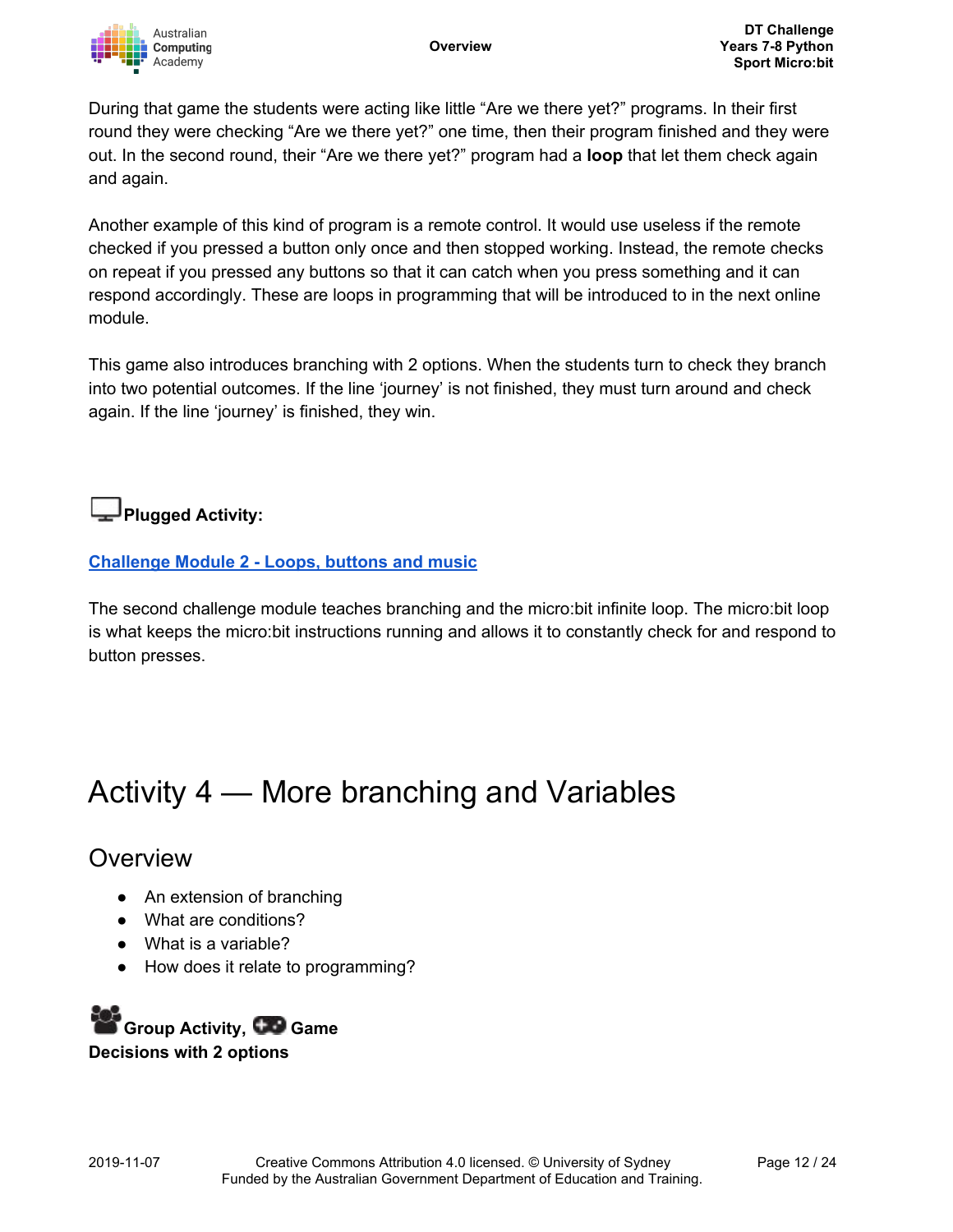

The introduction of the **else** can be tricky as it is usually addressing the part of a decision that is implied in real life, but must be explicitly defined in computers.

Play a game similar to Simon Says to help students to understand. One student will stand out the front of the class. Simon says has an implied else to it. If Simon says "Simon says" the students do what they say. **Else, do nothing**. Have the class play Simon Says in the classic manner for a few rounds.

To make the else more explicit, have the class choose a move or stance to take if the person does not say "Simon Says". For example, putting their hands on their heads. Write it on the board in the format "Else: (the move to do)" so that they can see it. Now, as they play, when simon does not say "Simon says" the students must make the Else move, they will be explicitly be acting out the else statement.

The important thing to remember about else statements is that they don't check for any condition. They don't have to.

#### For example;

If the answer is yes, do this. Else, if the answer is no, do that. If they say "Simon says", copy them. Else, they don't say "Simon says" so don't copy them. Can be shortened to; If the answer is yes, do this. Else, do that. If they say "Simon says", copy them. Else, don't copy them.

#### **Game**

#### **Dance Dance Revolution**

Dance Dance Revolution explores branching using the if/ elif/ else. The else should come last as it does not check anything. Remember that else does not check for anything? Elif (else if) is a way to check multiple things in an if statement. Make sure that all options that should be checked are checked first, followed by else which covers all other options.

### **Discussion What is a variable?**

Variables are something that exist in the world around us but the concept proves difficult for students to grasp. At its core, a variable has a name and contents. You use the name of the variable to refer to the contents in programming. Variables can have their contents changed and updated.

A real world examples:

- The score in a sports game is a variable. It is called the 'Score' (name of variable) and the contents is the number of points scored. It is updated when a team scores more points, when someone asks for the score they are asking"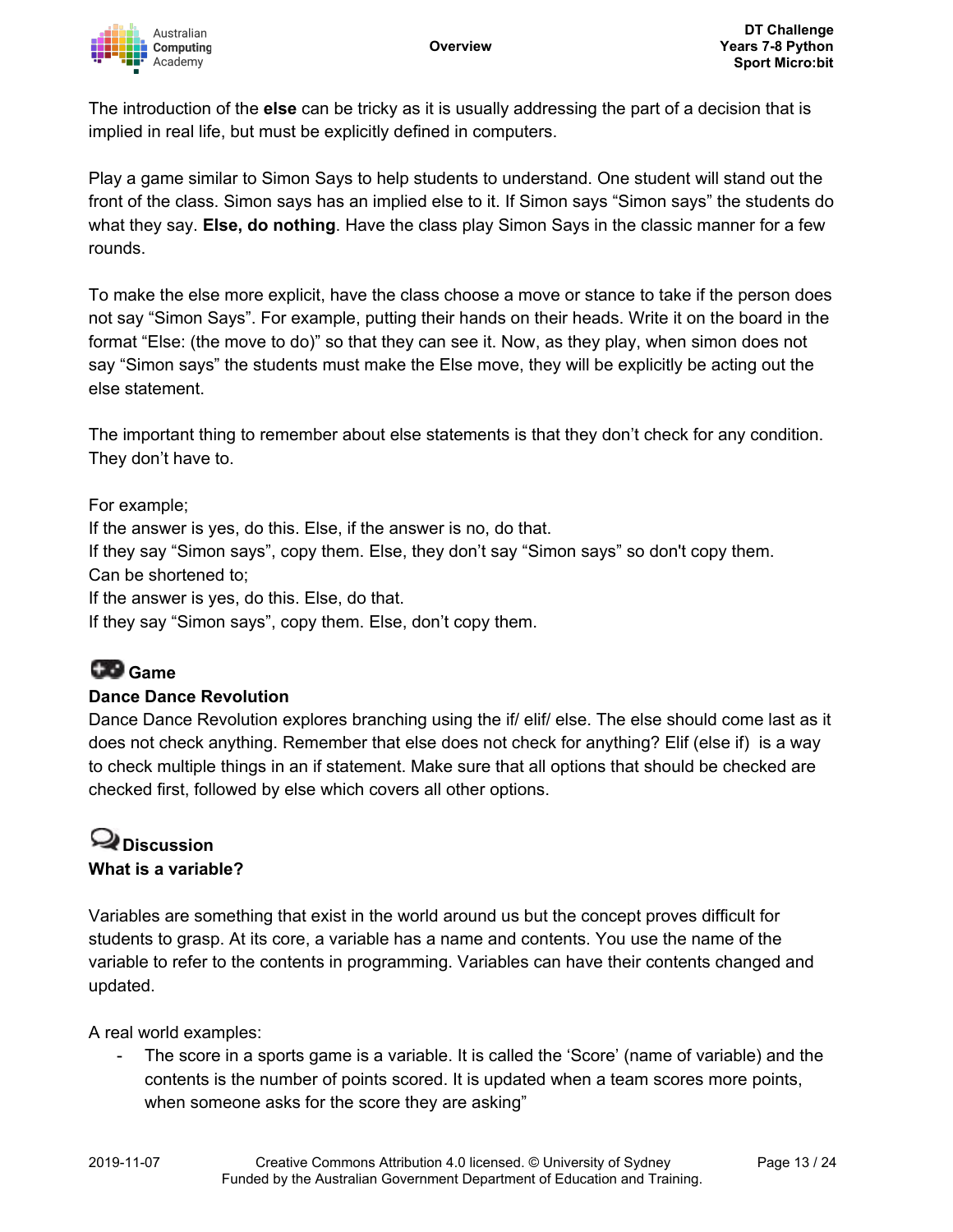

- What is the contents of the variable named score?
- The Prime Minister of Australia is a variable. The variable name is 'The Prime Minister of Australia'. The contents of the variable is the name of the person who is currently in office. The name of the person changes with elections. If you talk about 'The Prime Minister' other people know who you are talking about without you needing to use their name.
	- What is the contents of the variable named 'Prime Minister'?

Have the students try and come up with everyday variables of their own. If you wanted to include branching you could ask the students to define what would result in a change of the variable content. For the Prime Minister example, your branching example would be: "If a new Prime Minister is elected, update the Prime Minister variable to contain the new name."

### **Plugged Activity:**

#### **[Challenge](https://groklearning.com/learn/aca-dt-78-py-microbit-sport/3/0/) Module 3: Simple decisions and variables**

The third challenge module covers variables at the end so this activity could be delivered after the completion of the module or concurrently.

## **Game**

#### **Reaction Time tester**

This game requires the students to use variables and arithmetic. Arithmetic using the micro:bit is not explicitly covered in the early slides but the example on the slides before is very similar to what is required of them.

It might be beneficial to go through the calculations that are explained with the class a few times. Using the variable names from the problem will also help their understanding of variables and how they can contain different values.

# **Unplugged Activity**

#### **Algorithms**

Algorithms are a key concept in digital technologies, and an important step when designing the logic of a computational solution. Students sometimes confuse algorithms with programs - and one way to distinguish this is to think of algorithms as the blueprint/plans; and the program as the construction which follows the design on the blueprint. Just like in architecture and construction, good algorithm designs that consider all the requirements will mean a better solution.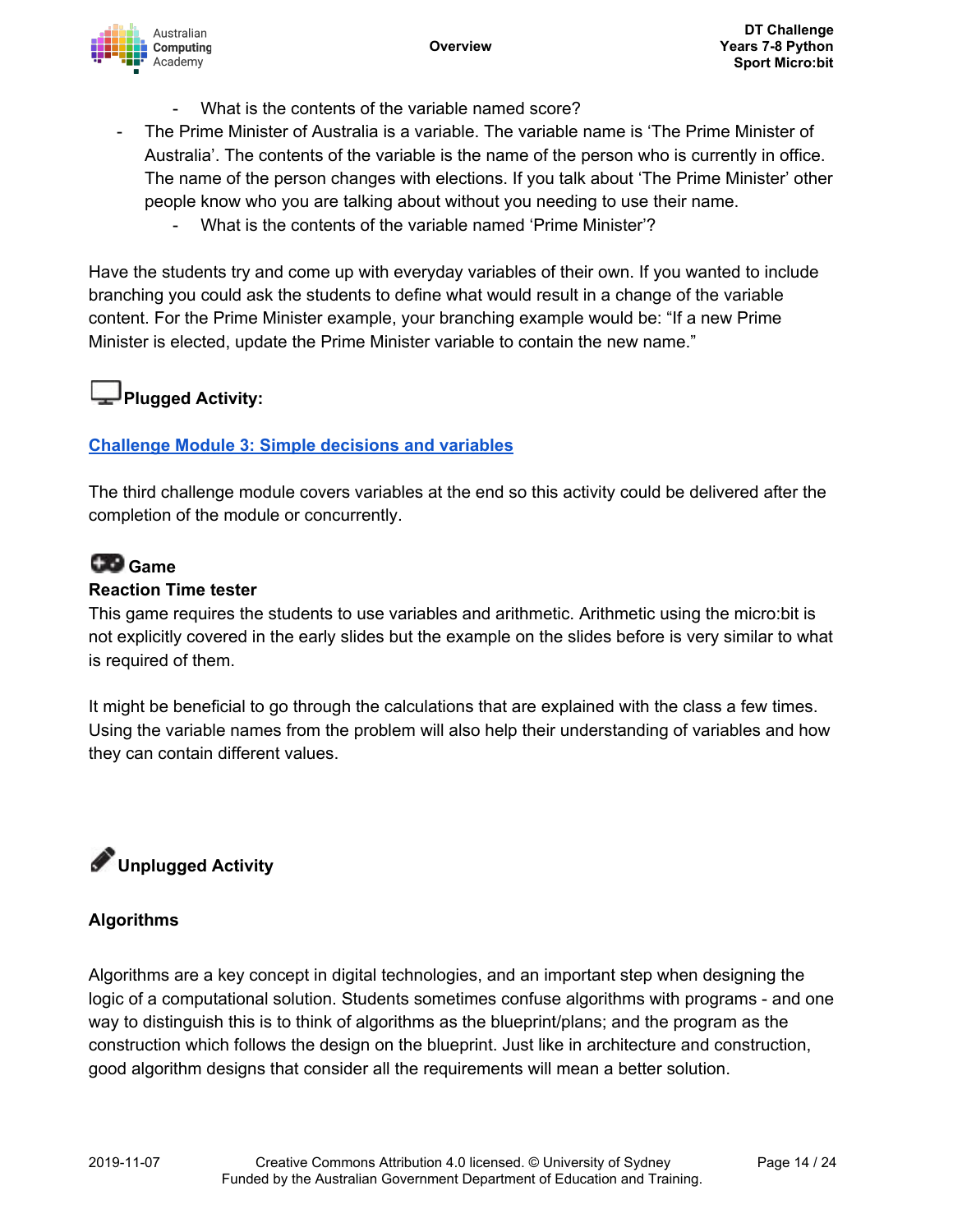

We follow algorithms all the time, even if the term itself is new to us. Humans follow instructions, design sequences of activities, make decisions and repeat steps in all tasks that we undertake on a daily basis. This is one way to link algorithms as a key concept to prior learning and understanding.

#### In year 7-8, students are required to:

*"Design algorithms represented diagrammatically and in English, and trace algorithms to predict output for a given input and to identify errors"*

Diagrammatic algorithms are more commonly known as flowcharts. Algorithms can also be described using simple, structured English, which is called pseudocode. The *design* of algorithms is an expectation of the Australian curriculum in Years 7-8, and thus incorporating this step as a **precursor** to writing code is one way to integrate algorithms and their implementation.

1. Present the following diagram to students. Ask them to follow the diagram, and identify the purpose of this algorithm (ie what problem it might solve).



(Answer: this is an algorithm to help decide whether to take an umbrella, depending on the weather prediction).

2. Discuss the symbols used in this diagram. What do the rectangles, arrows, diamond and rounded rectangles represent? Help students reach a shared understanding of the representations, and what they mean.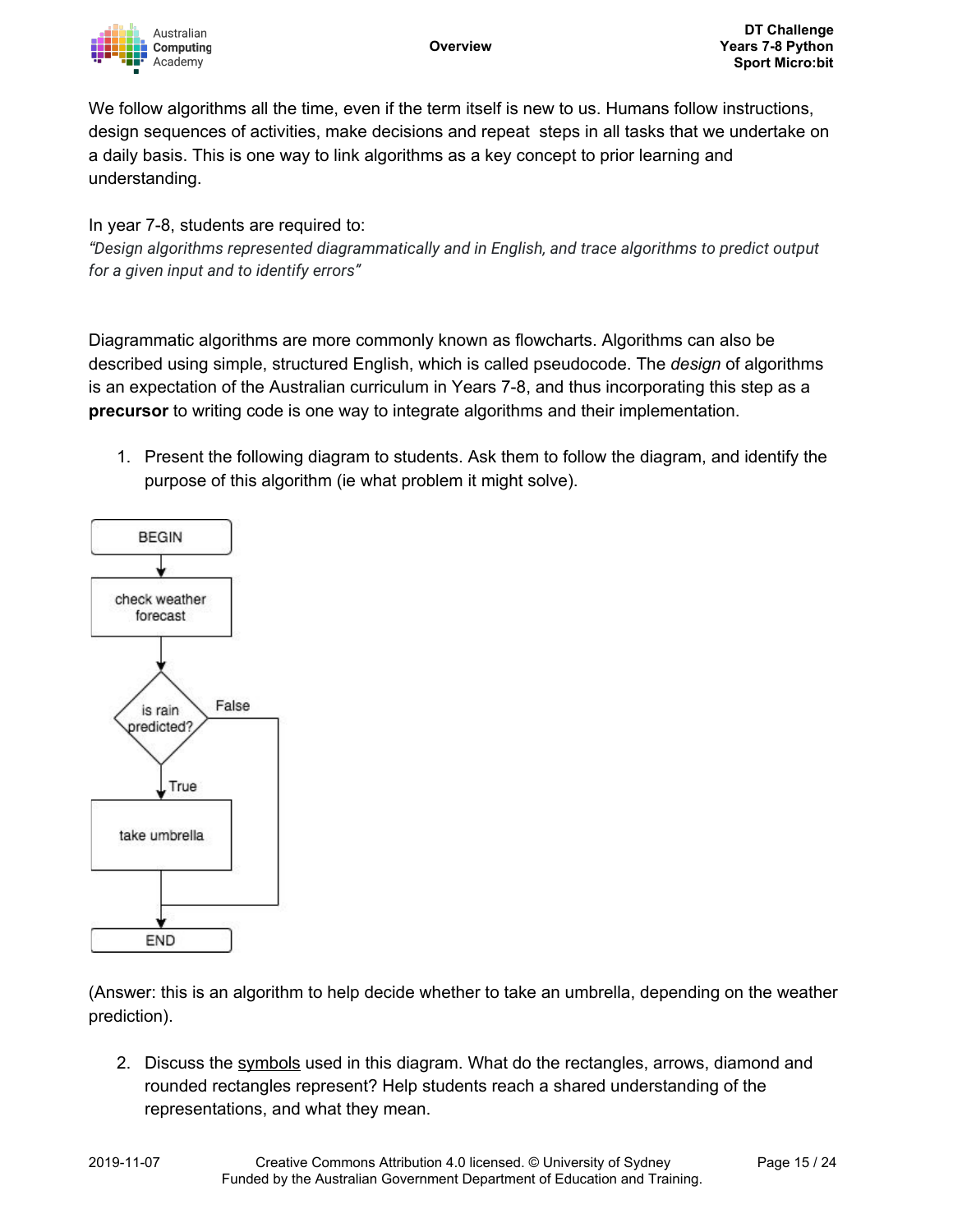

- a. Rectangle: individual steps (or instructions)
- b. Arrows: represent the order of the instructions
- c. Diamond: represents a decision in this case, there are two possible outputs
- d. Rounded rectangles: representing the start and end of the algorithm

#### **Every algorithm must have a single start point and a single end point.**

3. Present the following algorithm to students. What does this algorithm do, and how is it different from the last one?



(Answer: this algorithm caters for more weather options, and better reflects every day decision making.)

- 4. What might be the limitations/problems with this algorithm? (Answer: there is no option for if the weather is something other than rainy/cold/sunny. What if it is windy, or hailing, or stormy, or some other option? If that happens, the algorithm is stuck, cannot end and the program may crash.)
- 5. How might we improve the algorithm so that it can incorporate *any other* weather conditions?

Answer: have an option from the decision (diamond) so that any other weather prediction can still successfully end the algorithm.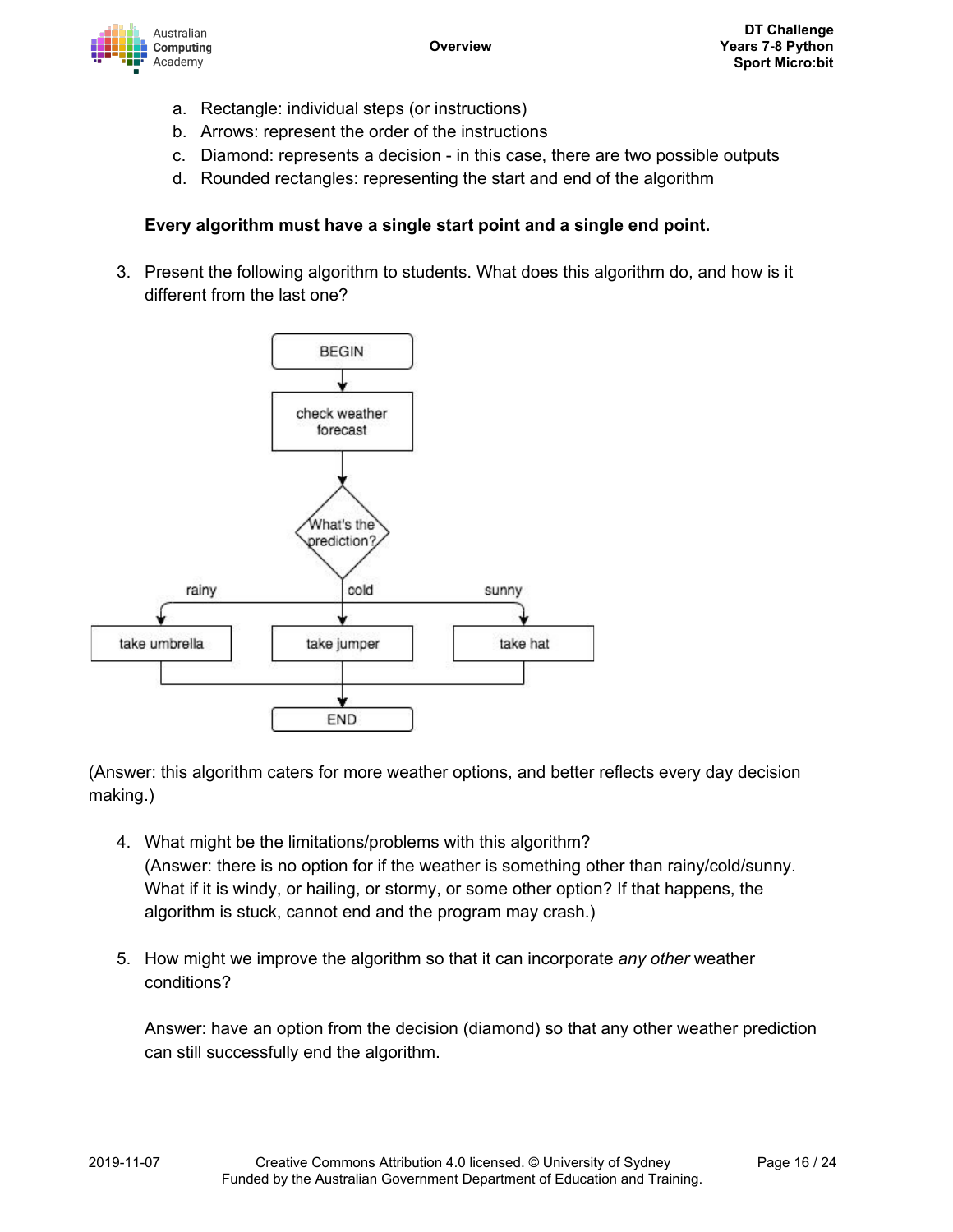

- 6. Designing our own algorithms: ask students to design algorithms for teacher selected/student selected problems from Module 4, **prior** to coding their solution. In pairs, students may check each other's algorithms for how well that approach may solve the problem, and identify any errors in logic. Student designed algorithms and feedback can be used as formative/summative assessments.
	- E.g. The following is an algorithm for the solution to "Try not to Shake" in Module 4.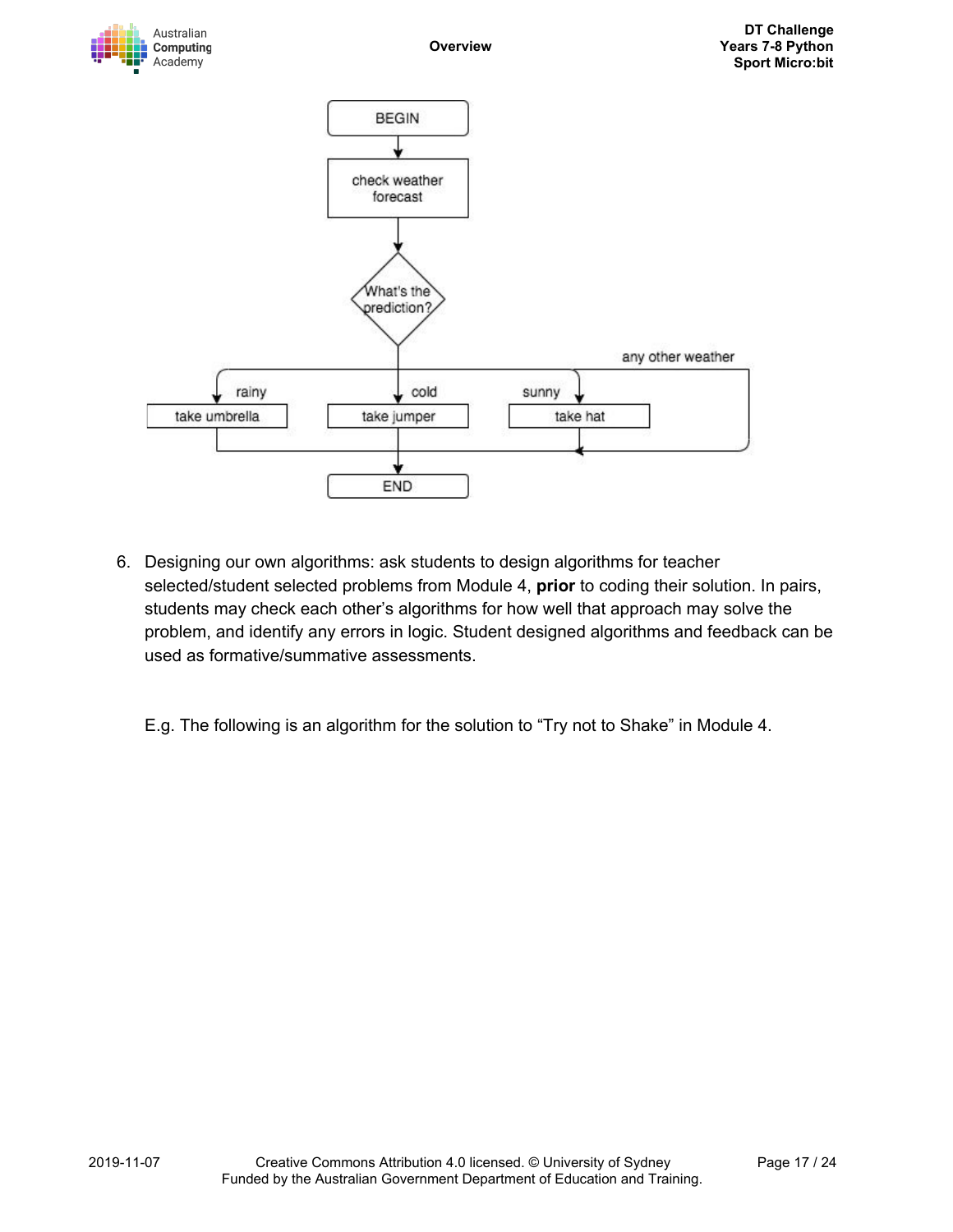

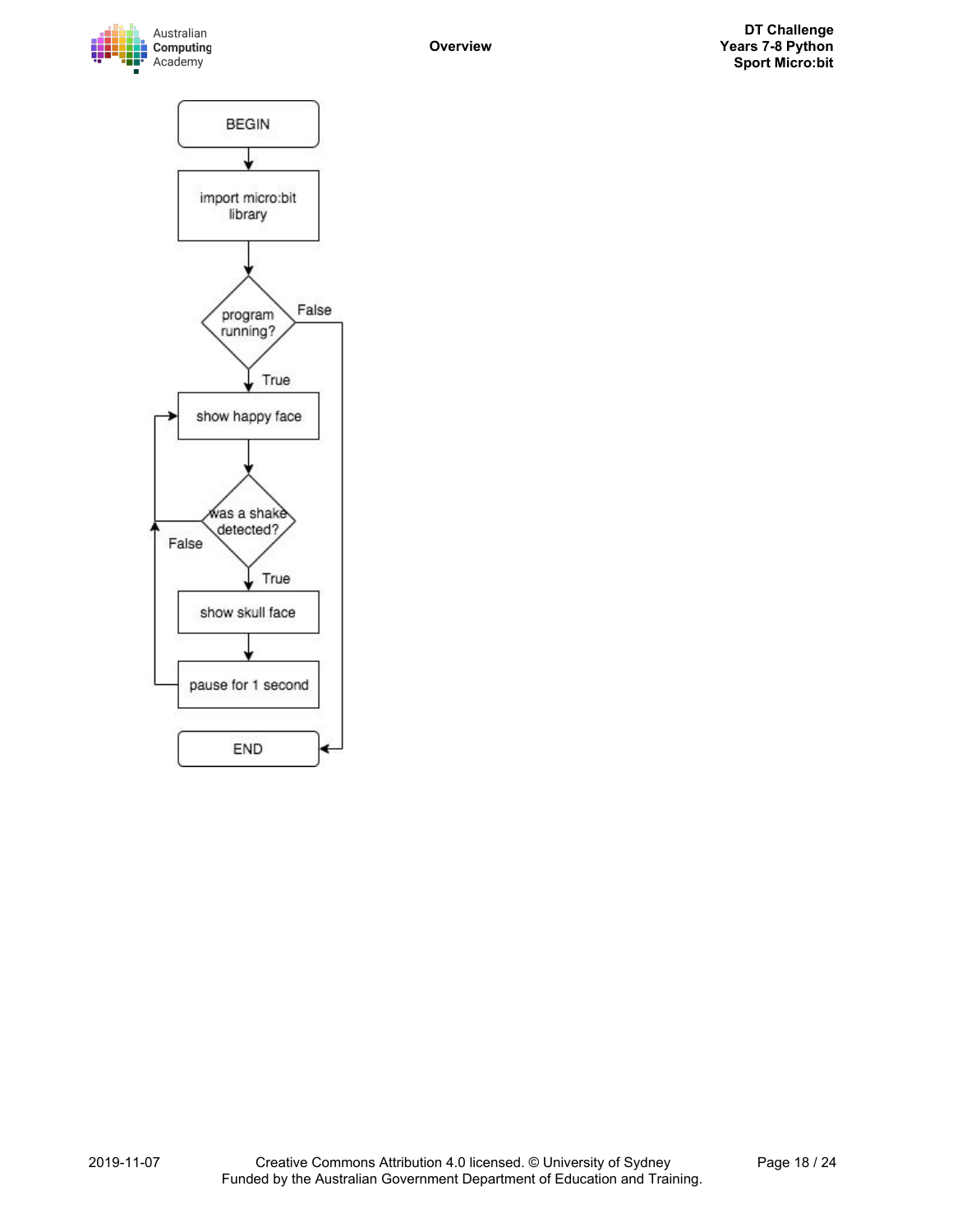

# Activity 5 - The Accelerometer and conditions

# Preparation and timing

Stopwatches or a single stopwatch on a screen that the students can all see.

# Overview

- What is the difference between IS Pressed and was pressed?
- Practicing a skill makes you improve, but you need to think about how you practice
- Accelerometers detect movement
- Ways to improve muscle strength

#### Accelerometer?

**Unplugged Activity The is\_pressed vs was\_pressed.**

To illustrate is\_pressed, hand the students stopwatches (or find an internet stopwatch to project for the class to see) that shows milliseconds. If it shows microseconds even better. Ask students to try and stop it at exactly 5 seconds (5:00:00 seconds). It should prove extremely difficult, if not impossible.

When they use the 'is pressed' statement in their code, the micro:bit only checks if the button is pressed for a tiny amount of time, perhaps a few microseconds. Trying to press the button at the exact time the micro:bit reaches the check in the loop is like trying to stop the stopwatch at exactly 5 seconds.

The 'was pressed' is different. It doesn't actually check the button state at all! When 'was pressed' is selected, the micro:bit allocates a bit of extra memory to the button. Whenever the button is pressed that bit of memory turns on. When the micro:bit goes to check the button press it just looks at the memory bit instead. If that memory bit is on, the button was pressed.

### **Plugged Activity:**

**Challenge Module 4: [Accelerometer](https://groklearning.com/learn/aca-dt-78-py-microbit-sport/4/0/) and loops**

The following unplugged activities should be completed while students are completing the module. It rounds out the teaching from the slides and helps to give a real world example that the students can clearly see.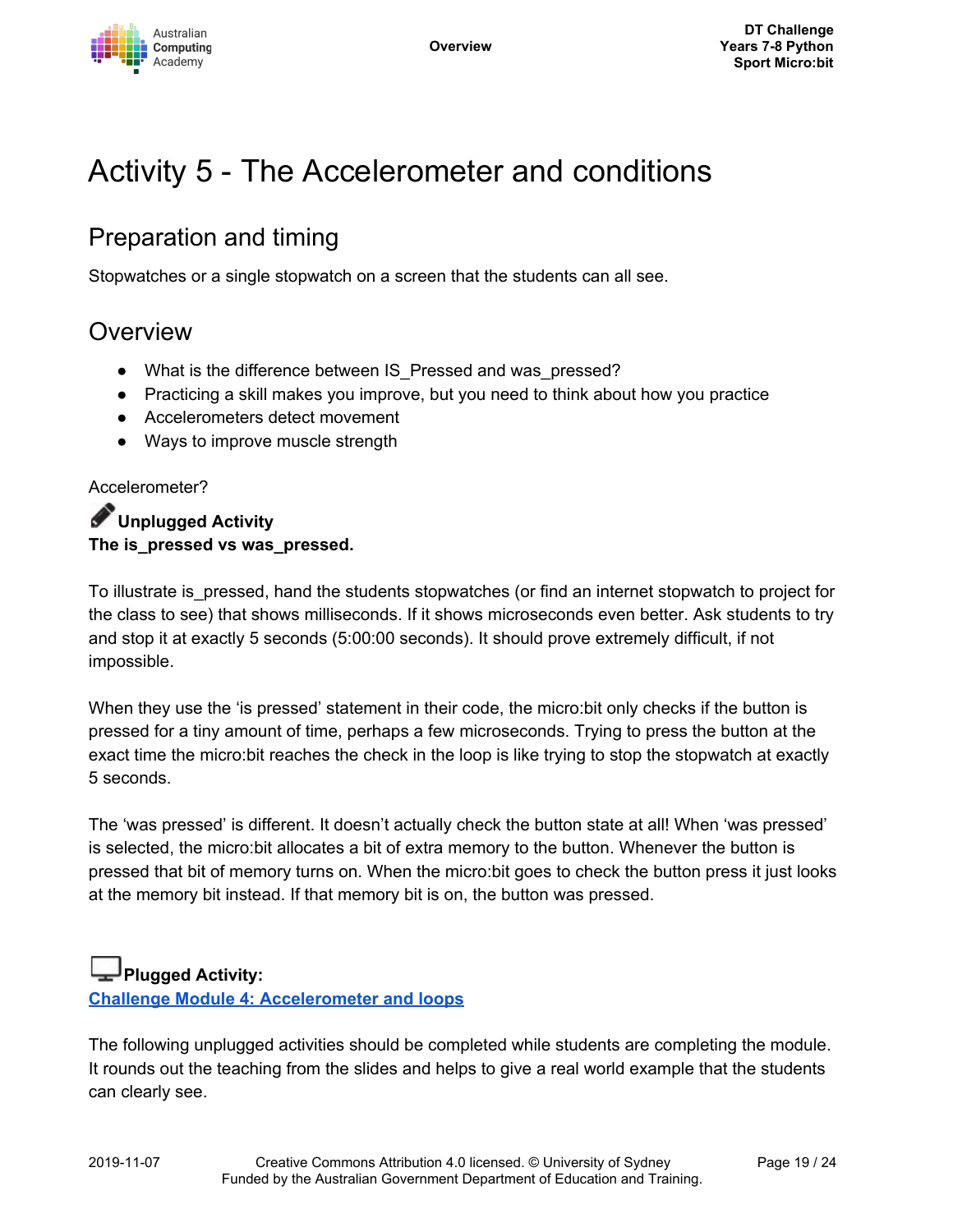

# **Game Discussion**

#### **Try not to Shake, Musical Legs**

After the students have had a chance to play the balancing games, you can ask them some discussion questions about the sports aspects of the challenge.

- Did you use your arms to help you balance? Would you be as good with your arms behind your back?
- Do you think the micro:bit detected a shake more when you ran faster? Why?
- Do you think the micro:bit detected a shake more if you ran on your toes? Why?
- Could you practice balancing and get better? How?
- Do you think having stronger leg muscles will help you hold up one leg longer? What can you do to make them stronger?

# **Game Discussion**

#### **Milk Bottle Challenge**

After the students have built their milk bottle challenge they can take turns using the micro:bit to see how long they can hold up the bottle. Some discussion points that you can cover would be:

- What different kinds of exercises can they do to make their time longer?
- What can they do to make the challenge easier for someone who is struggling to hold up the bottle?
- What is a safe stretch to use before you try this challenge ? What about after?

# Activity 5 - The Final Module

# Preparation and timing

The final module builds to creating an egg and spoon race micro:bit program. Play some rounds of the classic game with students just in case they have forgotten how or have never played it before.

# **Overview**

- You can update a variable using itself
- How to turn individual pixels on and off
- X and Y coordinates
- How Accelerometers work and what the values mean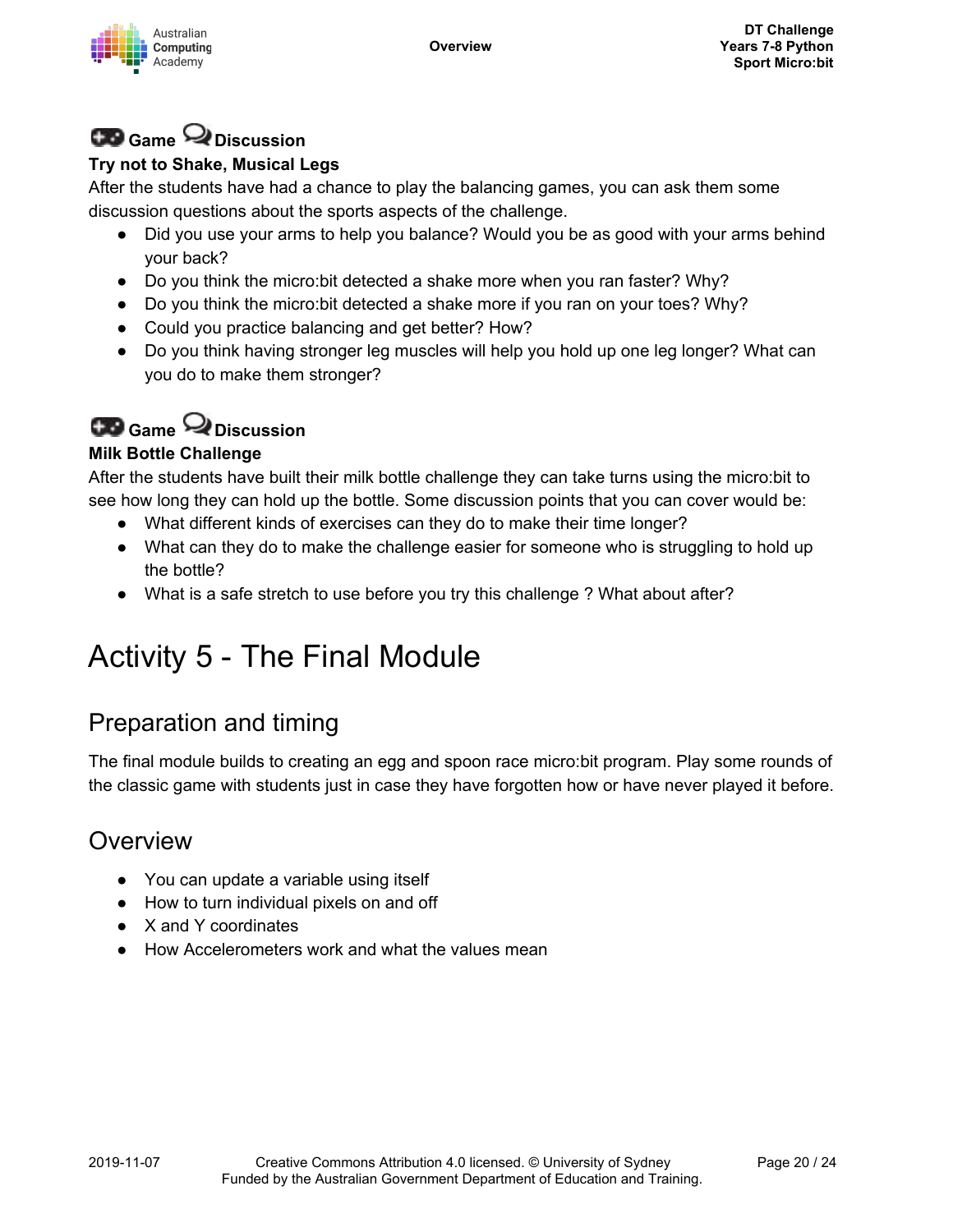

## **Plugged Activity:**

**[Challenge](https://groklearning.com/learn/aca-dt-78-py-microbit-sport/5/0/) Module 5: Numbers and pixels**

The following unplugged activities should be completed while students are completing the module. Some concepts may be challenging for students and so unplugged activities can help to support student understanding.

## **Unplugged Activity Updating Variables**

Increasing the value of a variable by itself can be a tricky thing for students to understand. They have to stretch their abstract thinking quite far to keep in mind that the variable value can be on both sides of the equals sign.

Learning to update the variable using the existing variable is an important part of learning to use variables effectively. Working through the examples in front of the class will be extremely useful for the students, and they will need lots of examples.

A good real world example to use would be the updating of scores during a sports game. When a team scores a goal, the points are added to their already existing score. You can find examples of scores from local football games played over the weekend and use them as examples on the board. (Look for games with high score totals so that you have lots of goals to work with) It will help students to be engaged if it is teams they support.

Work through the addition of each goal using only number/s initially, then replace the starting score with a variable name such as "score".

Score = score + (number)

If you wanted to extend it further, you could replace the number of points with the name of the type of goal, and have the students calculate what the new score will be. For example:

Score = score + Try Score = score + converted try Score = score + penalty

### **Unplugged Activity Pixel Bingo**

Before starting this activity, the students will need a few copies of the print out of the 5 X 5 grid (linked below). This activity is best done **after** students have had a chance to read the "Pixel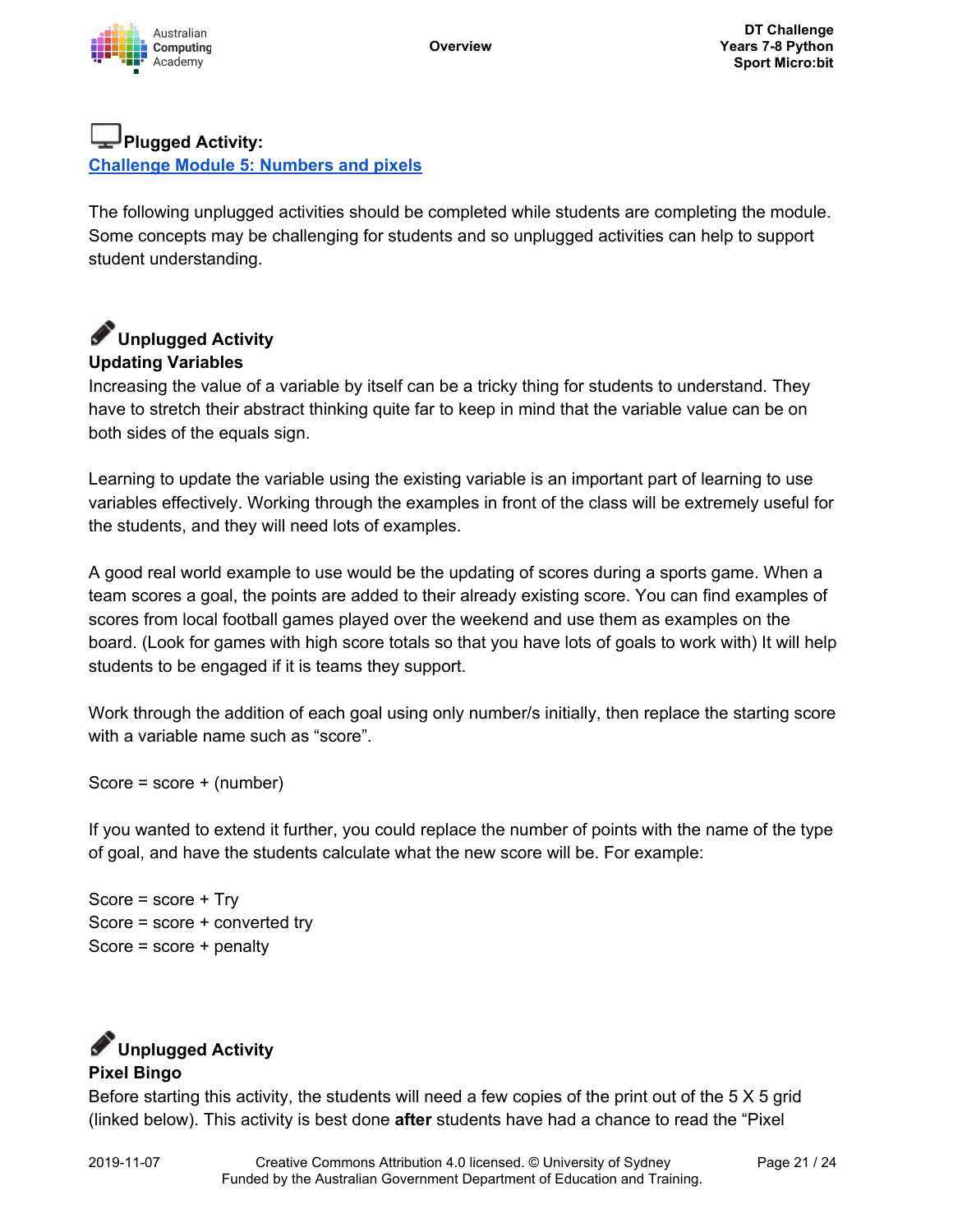

layout" slide in module 5 of the course which explains how to interpret the coordinates of each pixel.

Ask the students to randomly choose 10 pixels out of the grid and colour them in.

- Link to the 5 x 5 grid printable [\(Google\).](https://docs.google.com/presentation/d/1zg1-sTDiBLGeb8EUXyBWwYGFfdfTy-gNDCeZh0WJevs/copy)
- $\bullet$  Link to the 5 x 5 grid [printable](https://groklearning-cdn.com/modules/jSG8socbQ2FwPra38m5WA7/AbstractDrawingunplugged.pdf) (PDF).

You then read out pixel coordinates at random, the students must find that coordinate on their 5 x 5 sheet. If is one of their coloured pixels they mark it off. Keep calling until one student has marked off all their chosen pixels and calls "Bingo!".

#### **Extension:**

Ask the students to update their chosen pixel coordinates by adding 1 to both x and y.

 $x = (x + 1)$  and  $y = (y + 1)$ 

If their coordinated become a 6, they must reset it to a 0. Give them a second 5 x 5 grid and ask them to add one to each of their old square coordinates and fill out new squares. This replicates what they will be programming later, where they must stop a moving pixel from 'falling off the edge of the micro:bit' by resetting coordinate values of 6 back down to 0..

After they have updated their bingo sheets, play a few more rounds of bingo. If you want to make it trickier, you could read out a coordinate and ask the students to mark their sheets at the +1 values of the coordinate you read out.

## **Worksheet, Unplugged Activity Micro:bit axis helper (Accelerometer X, Y and Z)**

**Access the worksheet here:** Axis Helper [Worksheet](https://groklearning-cdn.com/modules/5MAFzpFYLyK3F8nQkYmKY4/AxisHelperWorksheet1.pdf)

**Planning:** Students will need a pair of scissors. This activity should be completed during or directly after Module 5, slide titled "Accelerometer X and Y (and Z!)".

Thinking in 3D space can be difficult, giving the students something physical to give them feedback will help.

Have the students complete and build the micro:bit axis helper worksheet. The sheet is designed to help them to interpret the accelerometer x and y values relative to the position of the micro:bit. They will need a pair of scissors if they want to build their own Axis helper for use during their final project. They can also use a real micro:bit on the helper if they prefer.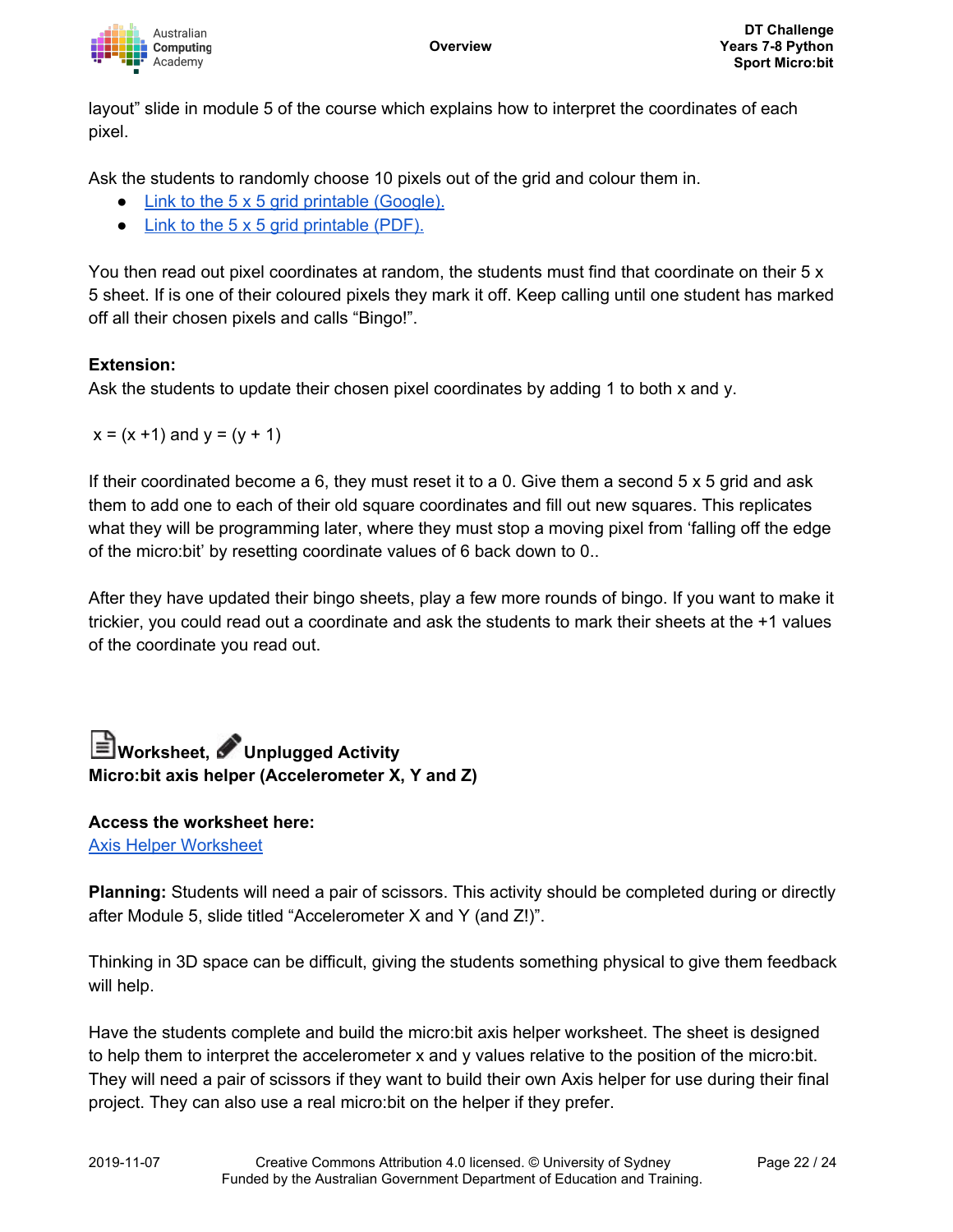

This worksheet complements the beginning of Module 5 and can be completed as a class activity or individually. After they have completed the sheet, ask the students to demonstrate the micro:bit position associated with different axis measurements you provide to test their understanding. The final page is a cut out which they can fit onto a real micro:bit that will show them which axes are adjusting to which movements.

## **Unplugged Activity Algorithm Design**

As this is a complex problem, designing algorithms to demonstrate problem solving approaches is highly recommended. Devoting some time (ie one lesson) to break down different elements of the problem, and identifying clear steps will assist with making the project less intimidating to students.

## **Plugged Activity The final [project](https://groklearning.com/learn/aca-dt-78-py-microbit-sport/5/26/)**

As students attempt the module it may be important to remind them that the commands and structures they are using to build it have all been encountered before.

Building the project in stages, and testing the projects on physical micro:bits will also help them to get a sense of how things are progressing and help them to see where their program may be failing.

## **Discussion:**

#### **Discussion Questions:**

- Is there a way that someone can cheat this game in its final form?
- How would you optimise against cheating?
- How sensitive is the micro:bit to tilting in its current state? How could you make is more/less sensitive?